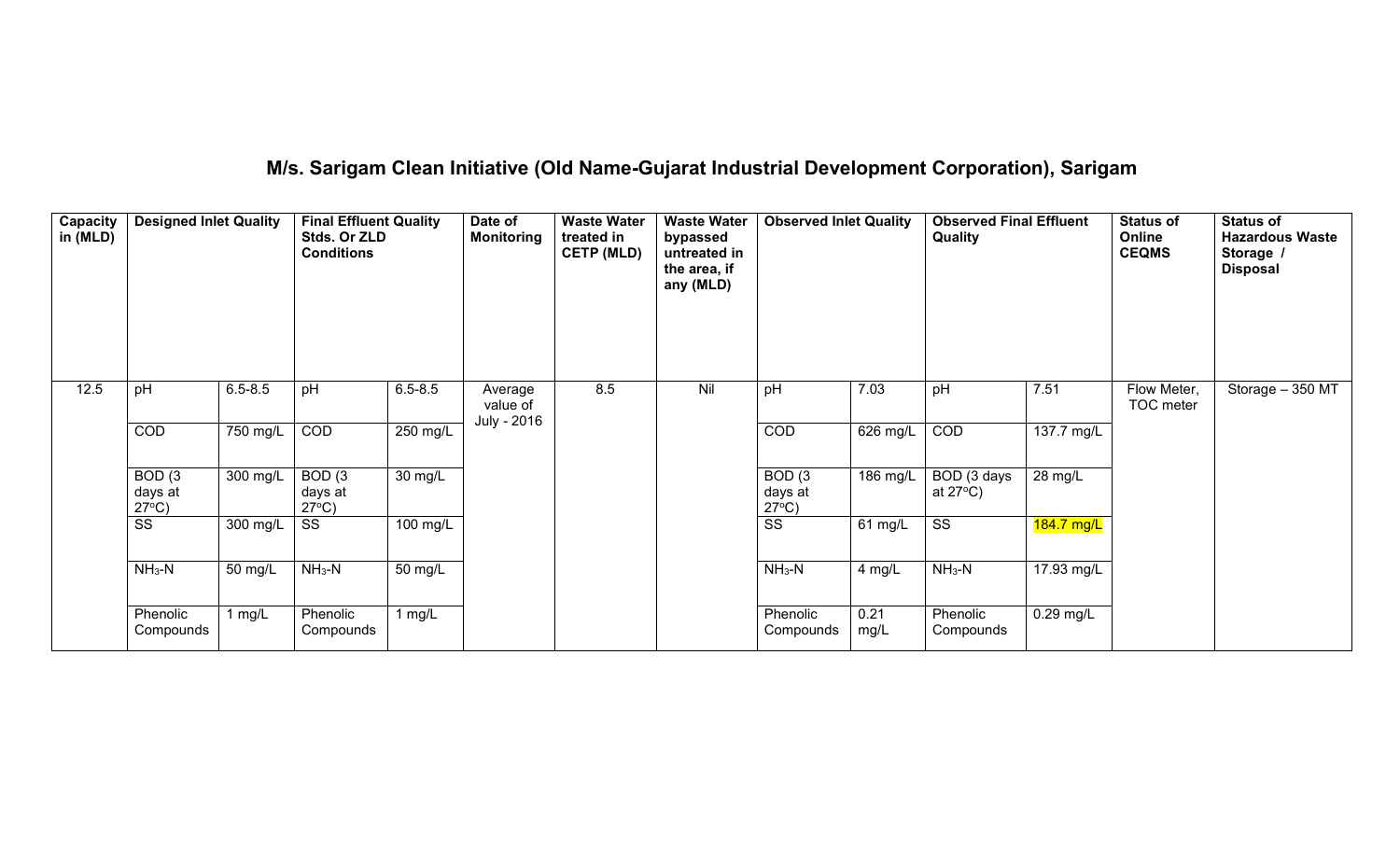### **M/s. Vapi Waste & Effluent Management Co. Ltd, Vapi**

| Capacity<br>in (MLD) | <b>Designed Inlet Quality</b> |              | <b>Final Effluent Quality</b><br>Stds. Or ZLD<br><b>Conditions</b> |             | Date of<br><b>Monitoring</b> | <b>Waste Water</b><br>treated in<br><b>CETP (MLD)</b> | <b>Waste Water</b><br>bypassed<br>untreated in<br>the area, if<br>any (MLD) | <b>Observed Inlet Quality</b> |                | <b>Observed Final Effluent</b><br>Quality |                | <b>Status of</b><br>Online<br><b>CEQMS</b> | <b>Status of</b><br><b>Hazardous Waste</b><br>Storage /<br><b>Disposal</b> |
|----------------------|-------------------------------|--------------|--------------------------------------------------------------------|-------------|------------------------------|-------------------------------------------------------|-----------------------------------------------------------------------------|-------------------------------|----------------|-------------------------------------------|----------------|--------------------------------------------|----------------------------------------------------------------------------|
| 55                   | pH                            | $6.5 - 8.5$  | pH                                                                 | $6.5 - 8.5$ | Average<br>value of          | 55                                                    | Nil                                                                         | pH                            | 7.95           | pH                                        | 7.44           | pH, Flow<br>Meter, TOC &                   | Storage - 4100 MT                                                          |
|                      | $\overline{COD}$              | 1000<br>mg/L | $\overline{COD}$                                                   | 250 mg/L    | July - 2016                  |                                                       |                                                                             | $\overline{COD}$              | 615.57<br>mg/L | $\overline{COD}$                          | 223.12<br>mg/L | DO Meter                                   |                                                                            |
|                      | <b>BOD</b>                    | 400 mg/L     | <b>BOD</b>                                                         | 30 mg/L     |                              |                                                       |                                                                             | <b>BOD</b>                    | 141.97<br>mg/L | <b>BOD</b>                                | 33.76 mg/L     |                                            |                                                                            |
|                      | $\overline{\text{ss}}$        | 300 mg/L     | $\overline{\text{ss}}$                                             | 100 mg/L    |                              |                                                       |                                                                             | SS                            | 178.78<br>mg/L | $\overline{\text{ss}}$                    | 149.09<br>mg/L |                                            |                                                                            |
|                      | $NH3-N$                       | 50 mg/L      | $NH3-N$                                                            | 50 mg/L     |                              |                                                       |                                                                             | $NH3-N$                       | 43.67<br>mg/L  | $NH3-N$                                   | 31.43 mg/L     |                                            |                                                                            |
|                      | Phenolic<br>Compounds         | 1 $mg/L$     | Phenolic<br>Compounds                                              | 1 $mg/L$    |                              |                                                       |                                                                             | Phenolic<br>Compounds         | 0.71 mg/L      | Phenolic<br>Compounds                     | 0.41 mg/L      |                                            |                                                                            |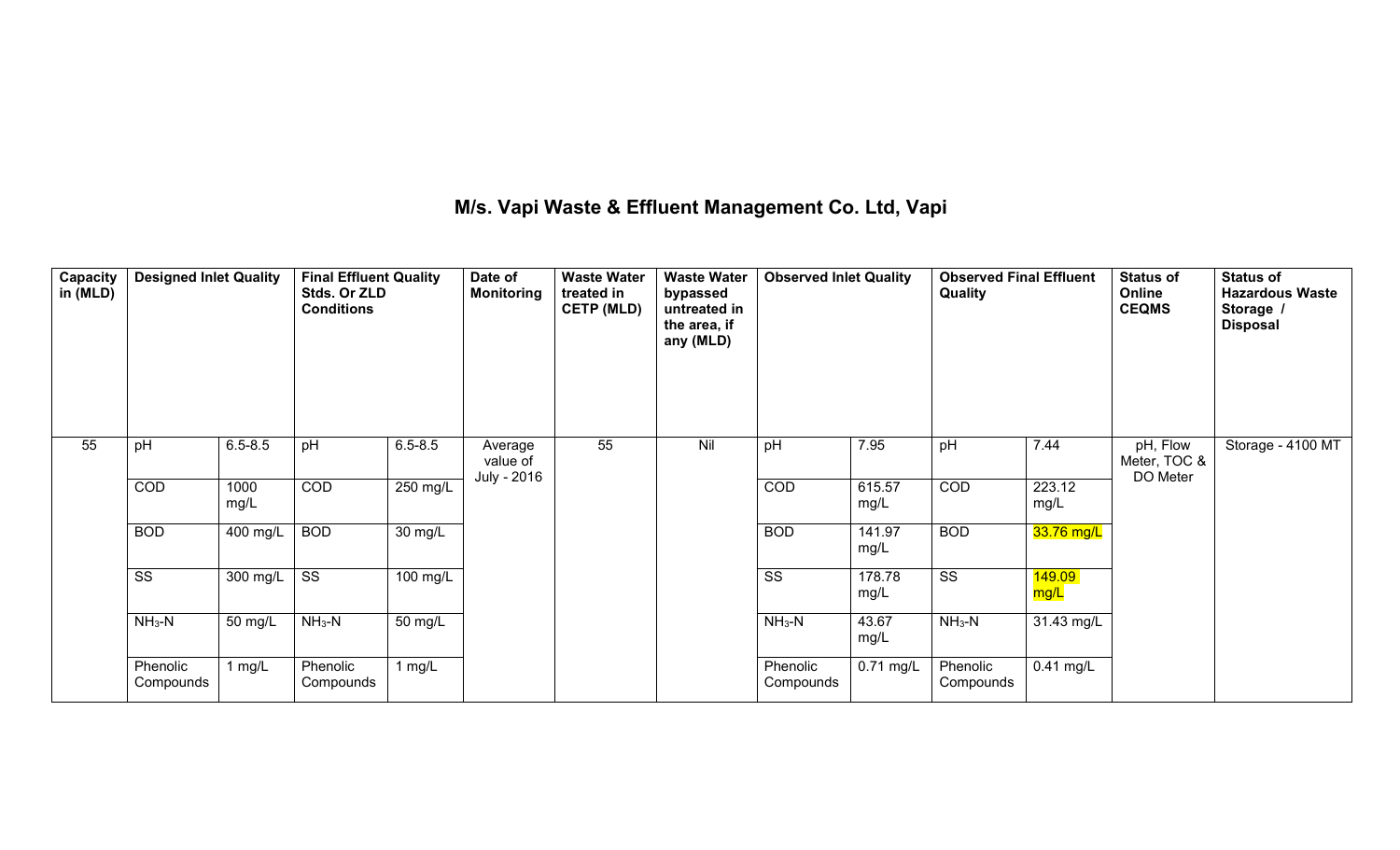### **M/s. Sachin Infra Environment Ltd., GIDC-Sachin, Surat**

| Capacity<br>in (MLD) | <b>Designed Inlet Quality</b> |                  | <b>Final Effluent Quality</b><br>Stds. Or ZLD<br><b>Conditions</b> |             | Date of<br><b>Monitoring</b> | <b>Waste Water</b><br>treated in<br><b>CETP (MLD)</b> | <b>Waste Water</b><br>bypassed<br>untreated in<br>the area, if<br>any (MLD) | <b>Observed Inlet Quality</b> |           | <b>Observed Final Effluent</b><br>Quality |           | <b>Status of</b><br>Online<br><b>CEQMS</b> | <b>Status of</b><br><b>Hazardous Waste</b><br>Storage /<br><b>Disposal</b> |
|----------------------|-------------------------------|------------------|--------------------------------------------------------------------|-------------|------------------------------|-------------------------------------------------------|-----------------------------------------------------------------------------|-------------------------------|-----------|-------------------------------------------|-----------|--------------------------------------------|----------------------------------------------------------------------------|
| 50                   | pH                            | Not<br>Furnished | pH                                                                 | $6.5 - 8.5$ | Average<br>value of          | 47                                                    | Nil                                                                         | pH                            | 6.80      | pH                                        | 7.06      | Flow Meter,<br><b>TOC</b>                  | Storage - 1200 MT                                                          |
|                      | COD                           | 1000<br>mg/L     | COD                                                                | 250 mg/L    | July - 2016                  |                                                       |                                                                             | COD                           | 945 mg/L  | COD                                       | 266 mg/L  |                                            | Disposal - 29.94<br>MT                                                     |
|                      | <b>BOD</b>                    | 400 mg/L         | <b>BOD</b>                                                         | 30 mg/L     |                              |                                                       |                                                                             | <b>BOD</b>                    | 305 mg/L  | <b>BOD</b>                                | 54 mg/L   |                                            |                                                                            |
|                      | SS                            | 300 mg/L         | $\overline{\text{SS}}$                                             | 100 mg/L    |                              |                                                       |                                                                             | SS                            | 128 mg/L  | $\overline{\text{ss}}$                    | 84 mg/L   |                                            |                                                                            |
|                      | $NH3-N$                       | 50 mg/L          | $NH3-N$                                                            | 50 mg/L     |                              |                                                       |                                                                             | $NH3-N$                       | 16 mg/L   | $NH3-N$                                   | 7.21 mg/L |                                            |                                                                            |
|                      | Phenolic<br>Compounds         | 1 $mg/L$         | Phenolic<br>Compounds                                              | 01 mg/L     |                              |                                                       |                                                                             | Phenolic<br>Compounds         | 0.73 mg/L | Phenolic<br>Compounds                     | 0.71 mg/L |                                            |                                                                            |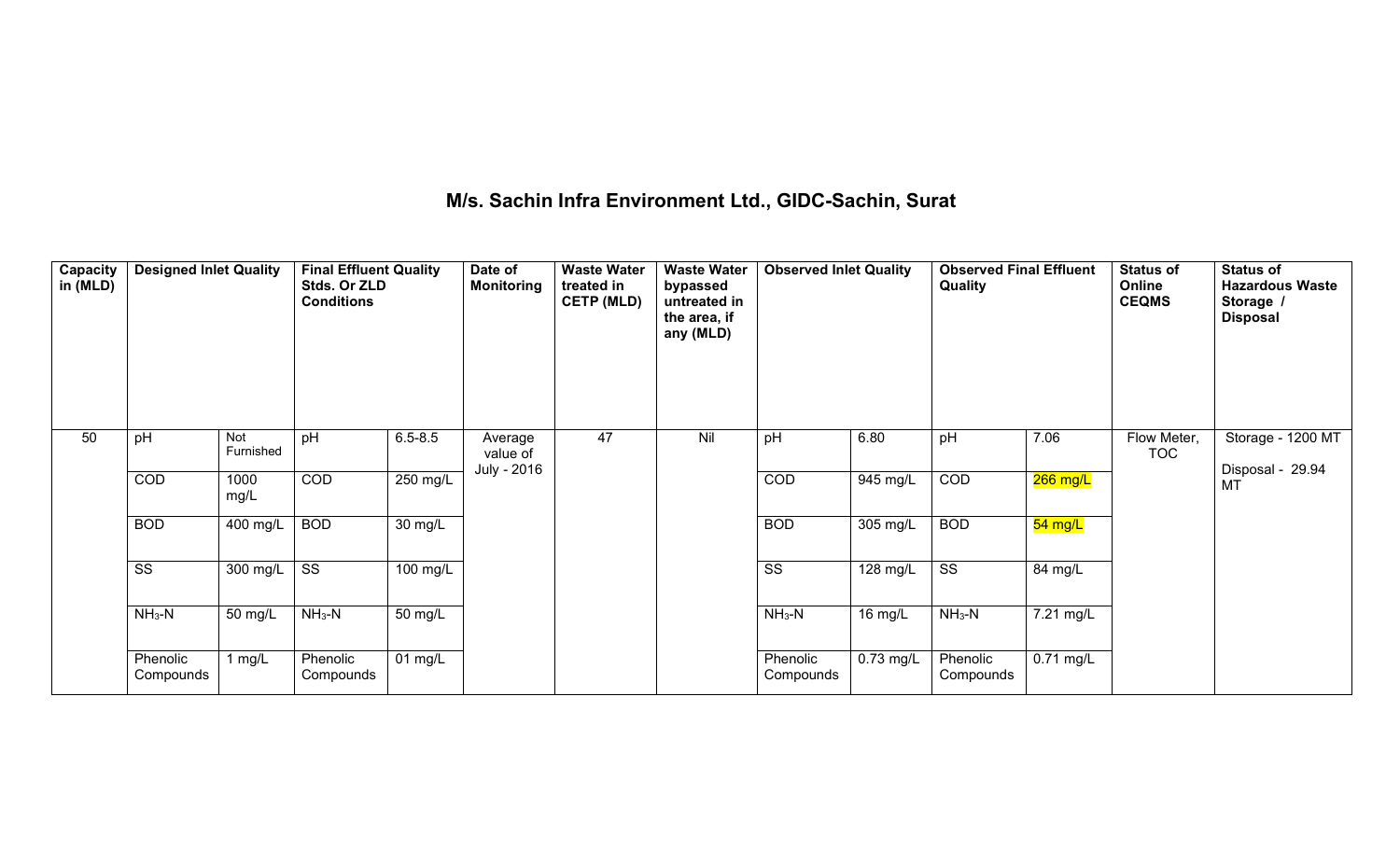# **M/s. Globe Enviro Care Ltd. [chemical units], GIDC-Sachin, Surat**

| Capacity<br>in (MLD) | <b>Designed Inlet Quality</b> |              | <b>Final Effluent Quality</b><br>Stds. Or ZLD<br><b>Conditions</b> |            | Date of<br><b>Monitoring</b>       | <b>Waste Water</b><br>treated in<br><b>CETP (MLD)</b> | <b>Waste Water</b><br>bypassed<br>untreated in<br>the area, if<br>any (MLD) | <b>Observed Inlet Quality</b> |                | <b>Observed Final Effluent</b><br>Quality |             | <b>Status of</b><br>Online<br><b>CEQMS</b> | <b>Status of</b><br><b>Hazardous Waste</b><br>Storage /<br><b>Disposal</b> |
|----------------------|-------------------------------|--------------|--------------------------------------------------------------------|------------|------------------------------------|-------------------------------------------------------|-----------------------------------------------------------------------------|-------------------------------|----------------|-------------------------------------------|-------------|--------------------------------------------|----------------------------------------------------------------------------|
| 0.50                 | pH                            | 6.5 to 8.5   | pH                                                                 | 6.5 to 8.5 | Average<br>value of<br>July - 2016 | 0.35                                                  | Nil                                                                         | pH                            | 7.07           | pH                                        | 7.93        | Flow Meter,<br><b>TOC</b>                  | Storage - 4 MT                                                             |
|                      | <b>COD</b>                    | 4000<br>mg/L | <b>COD</b>                                                         | 250 mg/L   |                                    |                                                       |                                                                             | <b>COD</b>                    | 1408.5<br>mg/L | <b>COD</b>                                | 344.5 mg/L  |                                            |                                                                            |
|                      | <b>BOD</b>                    | 1500<br>mg/L | <b>BOD</b>                                                         | 30 mg/L    |                                    |                                                       |                                                                             | <b>BOD</b>                    | 450.5<br>mg/L  | <b>BOD</b>                                | $69.5$ mg/L |                                            |                                                                            |
|                      | $\overline{\text{SS}}$        | $300$ mg/L   | $\overline{\text{SS}}$                                             | 100 mg/L   |                                    |                                                       |                                                                             | $\overline{\text{SS}}$        | 148 mg/L       | $\overline{\text{SS}}$                    | 86 mg/L     |                                            |                                                                            |
|                      | $NH3-N$                       |              | $NH3-N$                                                            | 50 mg/L    |                                    |                                                       |                                                                             | $NH3-N$                       | 465.9<br>mg/L  | $NH3-N$                                   | 56.16 mg/L  |                                            |                                                                            |
|                      | Phenolic<br>Compounds         |              | Phenolic<br>Compounds                                              | $1$ mg/L   |                                    |                                                       |                                                                             | Phenolic<br>Compounds         | 3.45 mg/L      | Phenolic<br>Compounds                     | 0.89 mg/L   |                                            |                                                                            |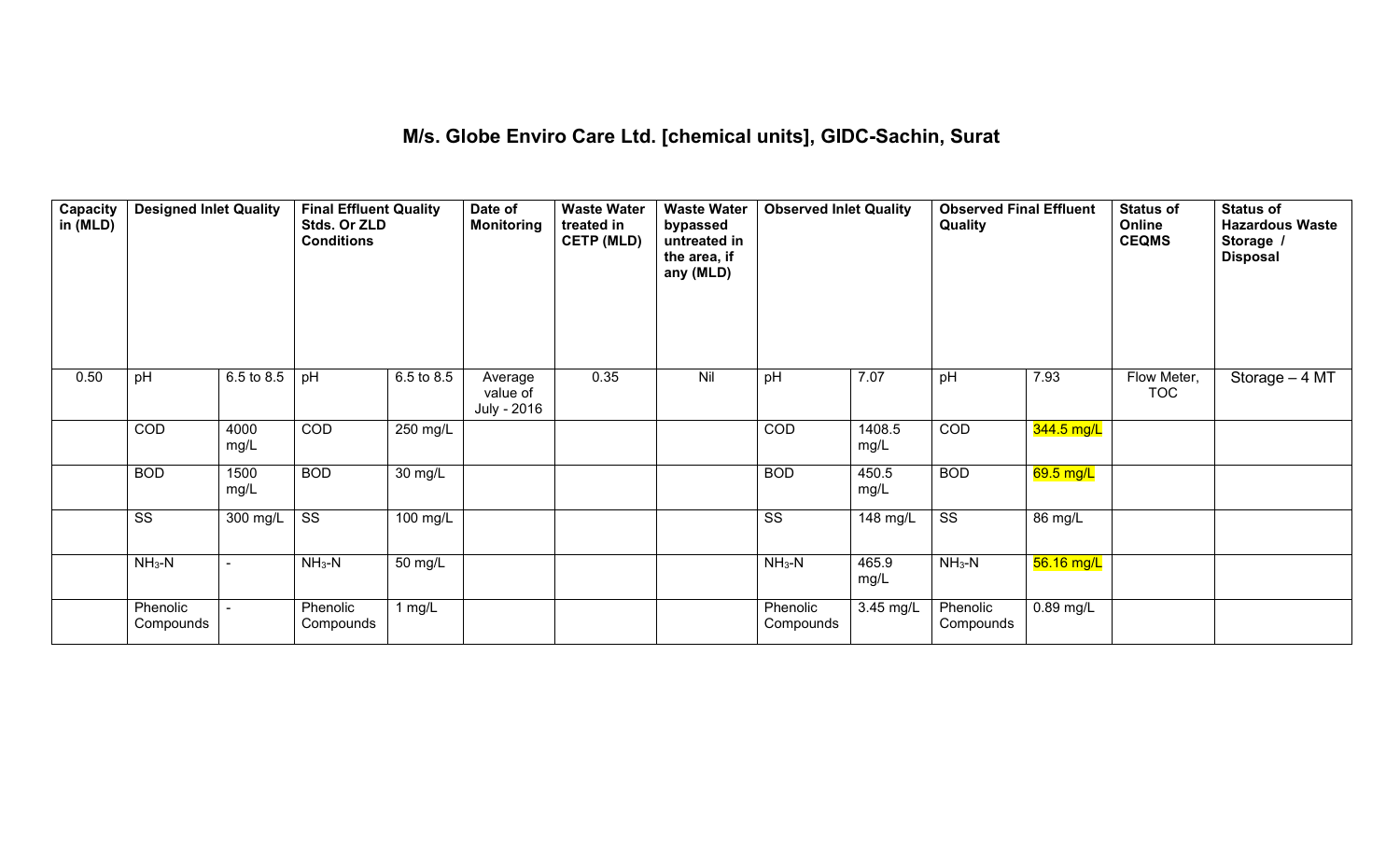### **M/s. Pandesara Infrastructure Ltd., GIDC-Pandesara, Surat**

| Capacity<br>in (MLD) | <b>Designed Inlet Quality</b> |              | <b>Final Effluent Quality</b><br>Stds. Or ZLD<br><b>Conditions</b> |             | Date of<br><b>Monitoring</b> | <b>Waste Water</b><br>treated in<br><b>CETP (MLD)</b> | <b>Waste Water</b><br>bypassed<br>untreated in<br>the area, if<br>any (MLD) | <b>Observed Inlet Quality</b> |           | <b>Observed Final Effluent</b><br>Quality |             | <b>Status of</b><br>Online<br><b>CEQMS</b> | <b>Status of</b><br><b>Hazardous Waste</b><br>Storage /<br><b>Disposal</b> |
|----------------------|-------------------------------|--------------|--------------------------------------------------------------------|-------------|------------------------------|-------------------------------------------------------|-----------------------------------------------------------------------------|-------------------------------|-----------|-------------------------------------------|-------------|--------------------------------------------|----------------------------------------------------------------------------|
| 100                  | pH                            | $6.5 - 8.5$  | pH                                                                 | $6.5 - 8.5$ | Average<br>value of          | 88                                                    | Nil                                                                         | pH                            | 7.28      | pH                                        | 7.52        | Flow Meter,<br><b>TOC</b>                  | Storage - 200 MT                                                           |
|                      | COD                           | 1000<br>mg/L | $\overline{COD}$                                                   | 250 mg/L    | July - 2016                  |                                                       |                                                                             | $\overline{COD}$              | 959 mg/L  | $\overline{COD}$                          | 306 mg/L    |                                            | Disposal - 257.31<br>MT                                                    |
|                      | <b>BOD</b>                    | 400 mg/L     | <b>BOD</b>                                                         | 30 mg/L     |                              |                                                       |                                                                             | <b>BOD</b>                    | 325 mg/L  | <b>BOD</b>                                | 68 mg/L     |                                            |                                                                            |
|                      | SS                            | 300 mg/L     | $\overline{\text{ss}}$                                             | 100 mg/L    |                              |                                                       |                                                                             | $\overline{\text{SS}}$        | 284 mg/L  | $\overline{\text{SS}}$                    | 28 mg/L     |                                            |                                                                            |
|                      | $NH3-N$                       | 50 mg/L      | $NH3-N$                                                            | 50 mg/L     |                              |                                                       |                                                                             | $NH3-N$                       | 3.88 mg/L | $NH3-N$                                   | $1.11$ mg/L |                                            |                                                                            |
|                      | Phenolic<br>Compounds         | $01$ mg/L    | Phenolic<br>Compounds                                              | 01 mg/L     |                              |                                                       |                                                                             | Phenolic<br>Compounds         | 1.28 mg/L | Phenolic<br>Compounds                     | $0.70$ mg/L |                                            |                                                                            |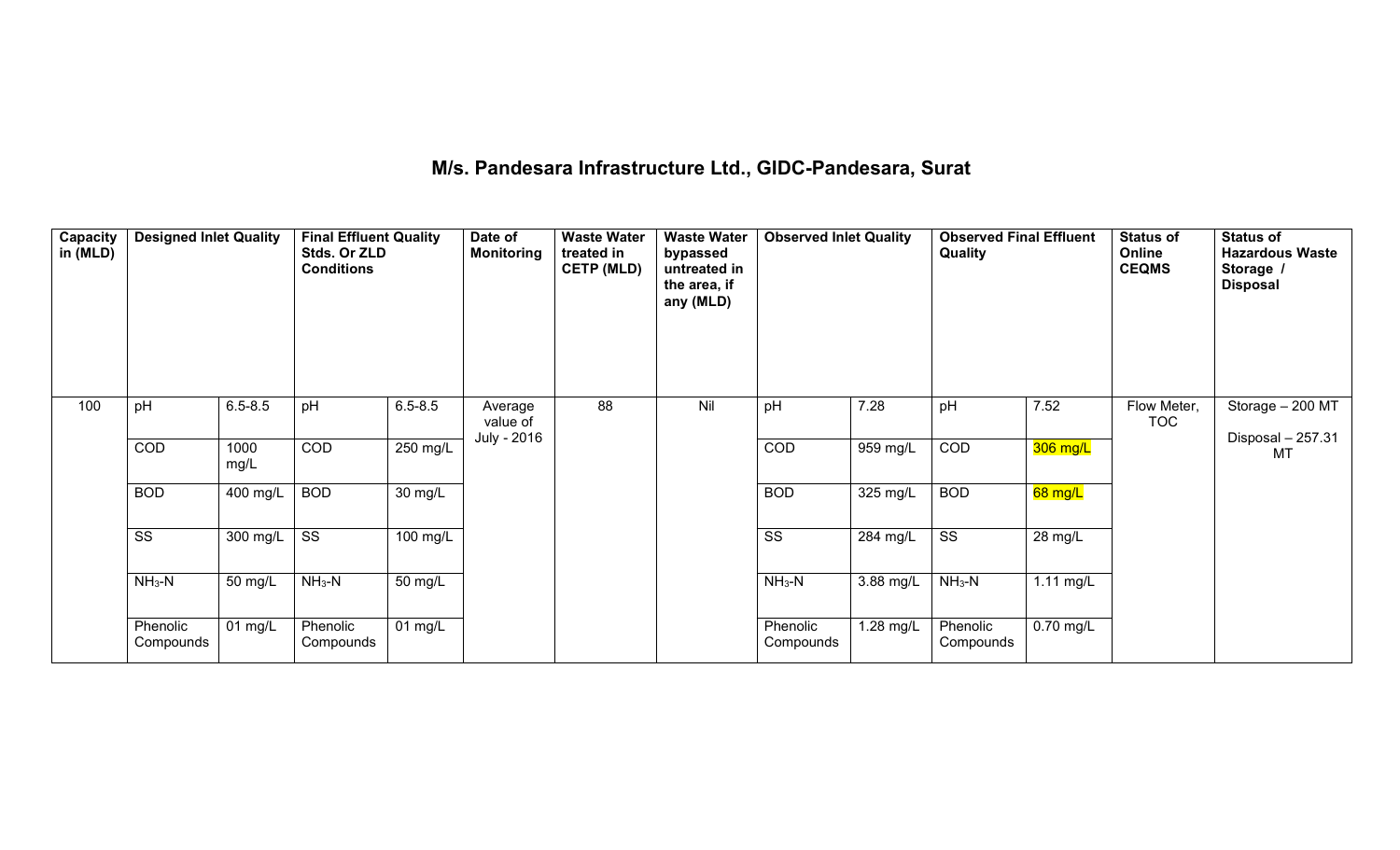### **M/s. Palsana Enviro Protection Ltd., (PEPL),Kadodara, Surat**

| Capacity<br>in (MLD) | <b>Designed Inlet Quality</b> |                          | <b>Final Effluent Quality</b><br>Stds. Or ZLD<br><b>Conditions</b> |            | Date of<br><b>Monitoring</b> | <b>Waste Water</b><br>treated in<br><b>CETP (MLD)</b> | <b>Waste Water</b><br>bypassed<br>untreated in<br>the area, if<br>any (MLD) | <b>Observed Inlet Quality</b> |                          | <b>Observed Final Effluent</b><br><b>Quality</b> |                      | <b>Status of</b><br>Online<br><b>CEQMS</b> | <b>Status of</b><br><b>Hazardous Waste</b><br>Storage /<br><b>Disposal</b> |
|----------------------|-------------------------------|--------------------------|--------------------------------------------------------------------|------------|------------------------------|-------------------------------------------------------|-----------------------------------------------------------------------------|-------------------------------|--------------------------|--------------------------------------------------|----------------------|--------------------------------------------|----------------------------------------------------------------------------|
| 100                  | pH                            | 6.5 to 8.5               | pH                                                                 | 6.5 to 8.5 | Average<br>value of          | 95                                                    | Nil                                                                         | pH                            | 7.15                     | pH                                               | 7.30                 | pH, Flow<br>Meter, TOC                     | Storage: 1900 MT                                                           |
|                      | COD                           | 1000<br>mg/L             | COD                                                                | 250 mg/L   | July - 2016                  |                                                       |                                                                             | COD                           | 945 mg/L                 | COD                                              | 274 mg/L             |                                            |                                                                            |
|                      | <b>BOD</b>                    | 400 mg/L                 | <b>BOD</b>                                                         | 30 mg/L    |                              |                                                       |                                                                             | <b>BOD</b>                    | 315 mg/L                 | <b>BOD</b>                                       | <mark>72 mg/L</mark> |                                            |                                                                            |
|                      | $\overline{\text{ss}}$        | 300 mg/L                 | $\overline{\text{ss}}$                                             | 100 mg/L   |                              |                                                       |                                                                             | $\overline{\text{ss}}$        | 134 mg/L                 | $\overline{\text{ss}}$                           | $104$ mg/L           |                                            |                                                                            |
|                      | $NH3-N$                       | $\overline{\phantom{0}}$ | $NH3-N$                                                            | 50 mg/L    |                              |                                                       |                                                                             | $NH3-N$                       | $\overline{\phantom{a}}$ | $NH3-N$                                          | $\sim$               |                                            |                                                                            |
|                      | Phenolic<br>Compounds         |                          | Phenolic<br>Compounds                                              | 1 $mg/L$   |                              |                                                       |                                                                             | Phenolic<br>Compounds         | 0.45 mg/L                | Phenolic<br>Compounds                            | $0.41$ mg/L          |                                            |                                                                            |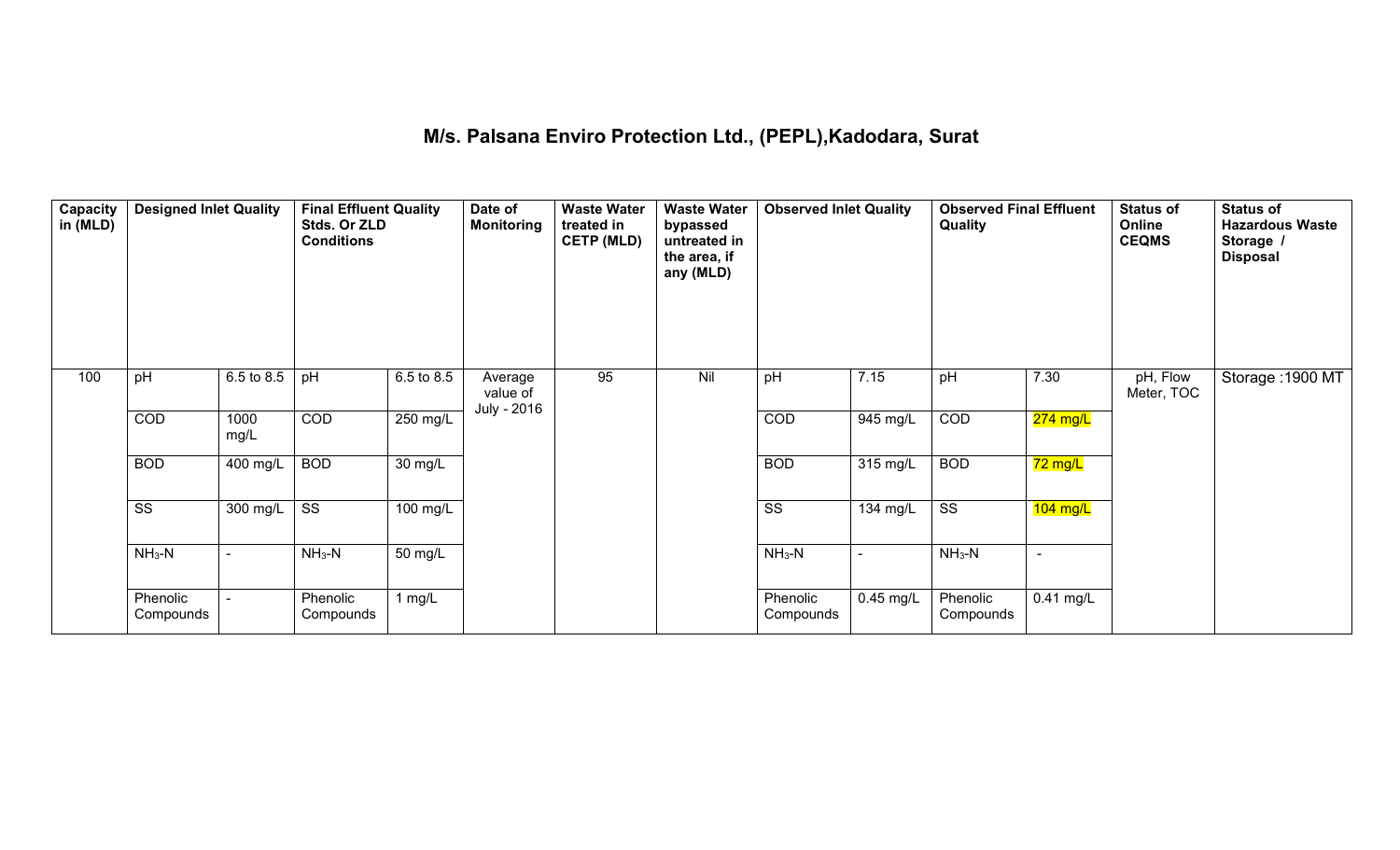### **M/s. New Palsana Industrial Co. Op. Society Ltd., Palsana, Surat**

| Capacity<br>in (MLD) | <b>Designed Inlet Quality</b> |                    | <b>Final Effluent Quality</b><br>Stds. Or ZLD<br><b>Conditions</b> |                      | Date of<br><b>Monitoring</b> | <b>Waste Water</b><br>treated in<br><b>CETP (MLD)</b> | <b>Waste Water</b><br>bypassed<br>untreated in<br>the area, if<br>any (MLD) | <b>Observed Inlet Quality</b> |                          | <b>Observed Final Effluent</b><br>Quality |           | <b>Status of</b><br>Online<br><b>CEQMS</b> | <b>Status of</b><br><b>Hazardous Waste</b><br>Storage /<br><b>Disposal</b> |
|----------------------|-------------------------------|--------------------|--------------------------------------------------------------------|----------------------|------------------------------|-------------------------------------------------------|-----------------------------------------------------------------------------|-------------------------------|--------------------------|-------------------------------------------|-----------|--------------------------------------------|----------------------------------------------------------------------------|
| 45                   | pH                            | $6.5 - 8.5$        | pH                                                                 | $6.5 - 8.5$          | Average<br>value of          | $\overline{22}$                                       | Nil                                                                         | pH                            | 7.46                     | pH                                        | 7.52      | $\sim$                                     | Storage - 650 MT                                                           |
|                      | COD                           | 1000<br>mg/L       | $\overline{COD}$                                                   | 100 mg/L             | July - 2016                  |                                                       |                                                                             | $\overline{COD}$              | 948 mg/L                 | COD                                       | 331 mg/L  |                                            | Disposal - 27.49<br><b>MT</b>                                              |
|                      | <b>BOD</b>                    | 400 mg/L           | <b>BOD</b>                                                         | 30 mg/L              |                              |                                                       |                                                                             | <b>BOD</b>                    | 310 mg/L                 | <b>BOD</b>                                | 66 mg/L   |                                            |                                                                            |
|                      | $\overline{\text{SS}}$        | $300 \text{ mg/L}$ | SS                                                                 | $\overline{50}$ mg/L |                              |                                                       |                                                                             | $\overline{\text{SS}}$        | 380 mg/L                 | $\overline{\text{ss}}$                    | 77 mg/L   |                                            |                                                                            |
|                      | $NH3-N$                       | 50 mg/L            | $NH3-N$                                                            | 50 mg/L              |                              |                                                       |                                                                             | $NH3-N$                       | $\overline{\phantom{a}}$ | $NH3-N$                                   | 12.2 mg/L |                                            |                                                                            |
|                      | Phenolic<br>Compounds         | 1 mg/L             | Phenolic<br>Compounds                                              | 1 mg/L               |                              |                                                       |                                                                             | Phenolic<br>Compounds         | 0.78 mg/L                | Phenolic<br>Compounds                     | 0.97 mg/L |                                            |                                                                            |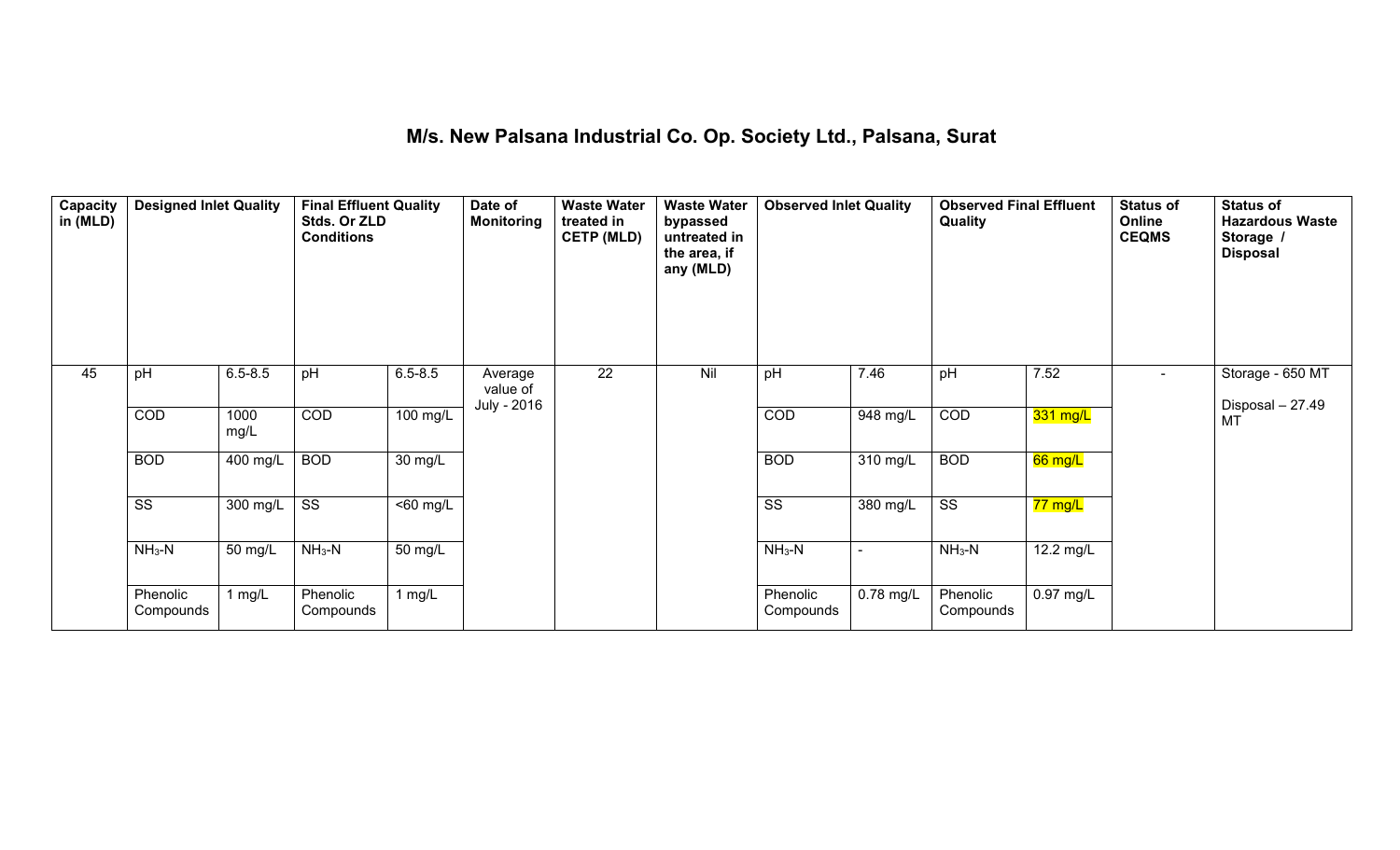### **M/s. Gujarat Eco Textile Park PvtLtd,Palsana, Surat**

| Capacity<br>in (MLD) | <b>Designed Inlet Quality</b> |                  | <b>Final Effluent Quality</b><br>Stds. Or ZLD<br><b>Conditions</b> |            | Date of<br><b>Monitoring</b> | <b>Waste Water</b><br>treated in<br><b>CETP (MLD)</b> | <b>Waste Water</b><br>bypassed<br>untreated in<br>the area, if<br>any (MLD) | <b>Observed Inlet Quality</b> |                    | <b>Observed Final Effluent</b><br>Quality |                          | <b>Status of</b><br>Online<br><b>CEQMS</b> | <b>Status of</b><br><b>Hazardous Waste</b><br>Storage /<br><b>Disposal</b> |
|----------------------|-------------------------------|------------------|--------------------------------------------------------------------|------------|------------------------------|-------------------------------------------------------|-----------------------------------------------------------------------------|-------------------------------|--------------------|-------------------------------------------|--------------------------|--------------------------------------------|----------------------------------------------------------------------------|
| 60                   | pH                            | Not<br>Furnished | pH                                                                 | 6.5 to 8.5 | Average<br>value of          | 35                                                    | Nil                                                                         | pH                            | 7.03               | pH                                        | 7.57                     | pH, Flow<br>Meter, COD                     | Storage - 25 MT                                                            |
|                      | $\overline{COD}$              |                  | $\overline{COD}$                                                   | 100 mg/L   | July - 2016                  |                                                       |                                                                             | $\overline{COD}$              | 1098 mg/L          | COD                                       | <mark>294 mg/L</mark>    | Meter<br>including<br><b>TOC</b>           |                                                                            |
|                      | <b>BOD</b>                    |                  | <b>BOD</b>                                                         | 30 mg/L    |                              |                                                       |                                                                             | <b>BOD</b>                    | $383 \text{ mg/L}$ | <b>BOD</b>                                | 75 mg/L                  |                                            |                                                                            |
|                      | $\overline{\text{ss}}$        |                  | SS                                                                 | <60 mg/L   |                              |                                                       |                                                                             | SS                            | 282 mg/L           | $\overline{\text{SS}}$                    | 46 mg/L                  |                                            |                                                                            |
|                      | $NH3-N$                       |                  | $NH3-N$                                                            | 50 mg/L    |                              |                                                       |                                                                             | $NH3-N$                       |                    | $NH3-N$                                   | $\overline{\phantom{a}}$ |                                            |                                                                            |
|                      | Phenolic<br>Compounds         |                  | Phenolic<br>Compounds                                              | 1 $mg/L$   |                              |                                                       |                                                                             | Phenolic<br>Compounds         | 0.94 mg/L          | Phenolic<br>Compounds                     | $0.12$ mg/L              |                                            |                                                                            |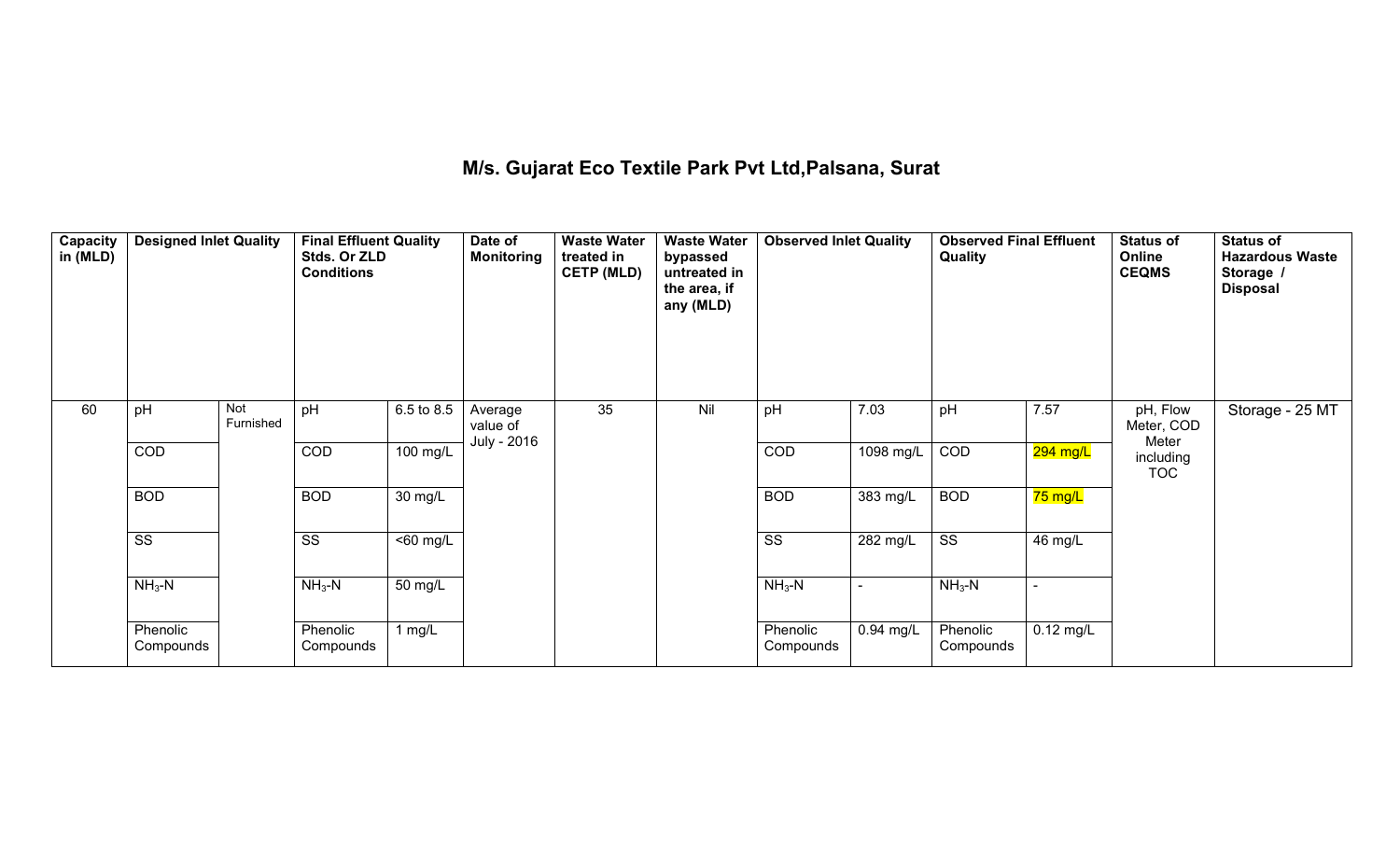### **M/s. Fairdeal Textile Parks Pvt. Ltd, Kosamaba, Surat**

| Capacity<br>in (MLD) | <b>Designed Inlet Quality</b> |                  | <b>Final Effluent Quality</b><br>Stds. Or ZLD<br><b>Conditions</b> |                      | Date of<br><b>Monitoring</b> | <b>Waste Water</b><br>treated in<br><b>CETP (MLD)</b> | <b>Waste Water</b><br>bypassed<br>untreated in<br>the area, if<br>any (MLD) | <b>Observed Inlet Quality</b> |                          | <b>Observed Final Effluent</b><br>Quality |             | <b>Status of</b><br>Online<br><b>CEQMS</b> | <b>Status of</b><br><b>Hazardous Waste</b><br>Storage /<br><b>Disposal</b> |
|----------------------|-------------------------------|------------------|--------------------------------------------------------------------|----------------------|------------------------------|-------------------------------------------------------|-----------------------------------------------------------------------------|-------------------------------|--------------------------|-------------------------------------------|-------------|--------------------------------------------|----------------------------------------------------------------------------|
| 60                   | pH                            | Not<br>Furnished | pH                                                                 | 6.5 to 8.5           | Average<br>value of          | 35                                                    | Nil                                                                         | pH                            | 7.21                     | pH                                        | 7.16        | pH, Flow<br>Meter, COD                     | Storage - 2.5 MT                                                           |
|                      | <b>COD</b>                    |                  | <b>COD</b>                                                         | 100 mg/L             | July - 2016                  |                                                       |                                                                             | <b>COD</b>                    | 739 mg/L                 | <b>COD</b>                                | 221 mg/L    | Meter<br>including<br><b>TOC</b>           | Disposal - 53 MT                                                           |
|                      | <b>BOD</b>                    |                  | <b>BOD</b>                                                         | 30 mg/L              |                              |                                                       |                                                                             | <b>BOD</b>                    | 240 mg/L                 | <b>BOD</b>                                | 48 mg/L     |                                            |                                                                            |
|                      | $\overline{\text{ss}}$        |                  | $\overline{\text{ss}}$                                             | $\overline{50}$ mg/L |                              |                                                       |                                                                             | $\overline{\text{SS}}$        | 54 mg/L                  | $\overline{\text{ss}}$                    | 6 mg/L      |                                            |                                                                            |
|                      | $NH3-N$                       |                  | $NH3-N$                                                            | 50 mg/L              |                              |                                                       |                                                                             | $NH3-N$                       | $\overline{\phantom{a}}$ | $NH3-N$                                   | $\sim$      |                                            |                                                                            |
|                      | Phenolic<br>Compounds         |                  | Phenolic<br>Compounds                                              | 1 $mg/L$             |                              |                                                       |                                                                             | Phenolic<br>Compounds         | 0.45 mg/L                | Phenolic<br>Compounds                     | $0.21$ mg/L |                                            |                                                                            |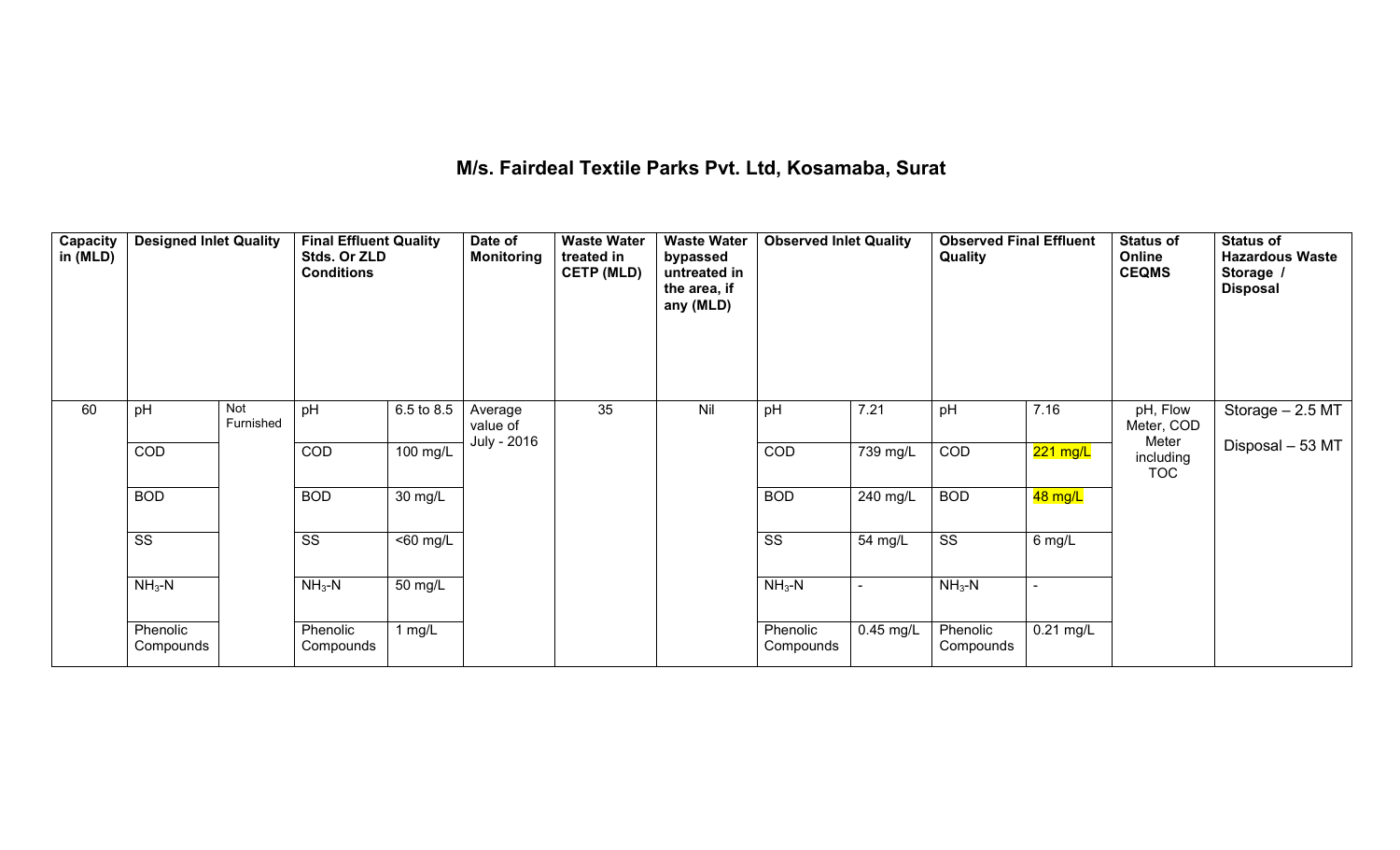### **M/s. Panoli Enviro Technology Ltd., GIDC-Panoil, Bharuch**

| Capacity  <br>in (MLD) | <b>Designed Inlet Quality</b> |                  | <b>Final Effluent Quality</b><br>Stds. Or ZLD<br><b>Conditions</b> |             | Date of<br><b>Monitoring</b> | <b>Waste Water</b><br>treated in<br><b>CETP (MLD)</b> | <b>Waste Water</b><br>bypassed<br>untreated in<br>the area, if<br>any (MLD) | <b>Observed Inlet Quality</b> |                    | <b>Observed Final Effluent</b><br>Quality |              | <b>Status of</b><br>Online<br><b>CEQMS</b> | <b>Status of</b><br><b>Hazardous Waste</b><br>Storage /<br><b>Disposal</b> |
|------------------------|-------------------------------|------------------|--------------------------------------------------------------------|-------------|------------------------------|-------------------------------------------------------|-----------------------------------------------------------------------------|-------------------------------|--------------------|-------------------------------------------|--------------|--------------------------------------------|----------------------------------------------------------------------------|
|                        | pH                            | Not<br>Furnished | pH                                                                 | $5.5 - 8.5$ | Average<br>value of          | 0.35                                                  | Nil                                                                         | pH                            | 6.89               | pH                                        | 6.91         | pH, Flow<br>Meter, TOC                     | Storage - 20 MT                                                            |
|                        | COD                           |                  | COD                                                                | 100 mg/L    | July - 2016                  |                                                       |                                                                             | COD                           | 2377 mg/L          | COD                                       | 905.5 mg/L   |                                            |                                                                            |
|                        | <b>BOD</b>                    |                  | <b>BOD</b>                                                         | 30 mg/L     |                              |                                                       |                                                                             | <b>BOD</b>                    | 731.5<br>mg/L      | <b>BOD</b>                                | $209.5$ mg/L |                                            |                                                                            |
|                        | $\overline{\text{ss}}$        |                  | $\overline{\text{ss}}$                                             | 100 mg/L    |                              |                                                       |                                                                             | $\overline{\text{ss}}$        | 295 mg/L           | $\overline{\text{ss}}$                    | $113$ mg/L   |                                            |                                                                            |
|                        | $NH3-N$                       |                  | $NH3-N$                                                            | 50 mg/L     |                              |                                                       |                                                                             | $NH3-N$                       | 69.7 mg/L          | $NH3-N$                                   | 14.56 mg/L   |                                            |                                                                            |
|                        | Phenolic<br>Compounds         |                  | Phenolic<br>Compounds                                              | 1 $mg/L$    |                              |                                                       |                                                                             | Phenolic<br>Compounds         | $1.2 \text{ mg/L}$ | Phenolic<br>Compounds                     | 1.01 mg/L    |                                            |                                                                            |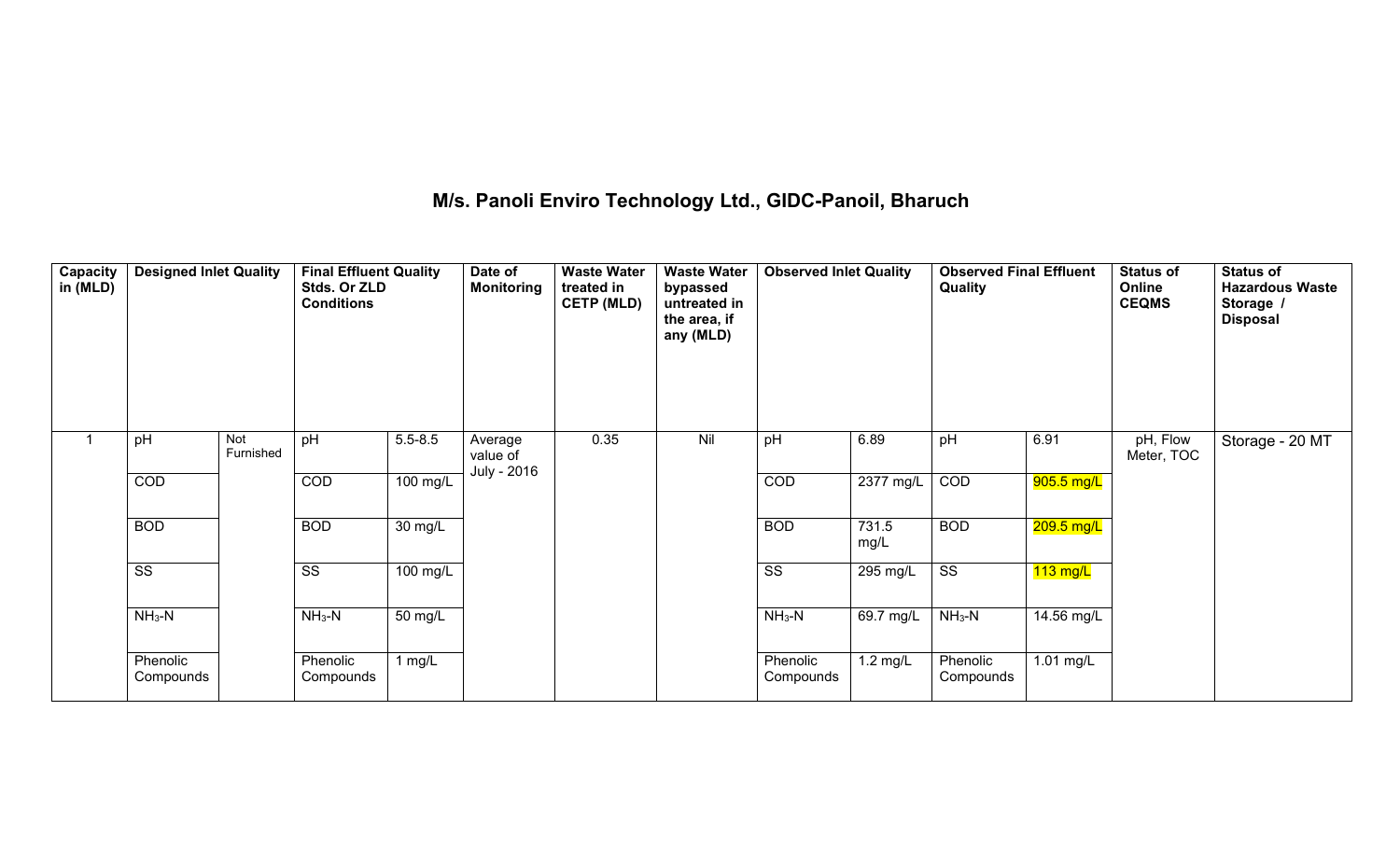# **M/s. Enviro Technology Ltd., GIDC-Ankleshwar, Bharuch**

| Capacity<br>in (MLD) | <b>Designed Inlet Quality</b>        |                  | <b>Final Effluent Quality</b><br>Stds. Or ZLD<br><b>Conditions</b> |             | Date of<br><b>Monitoring</b> | <b>Waste Water</b><br>treated in<br><b>CETP (MLD)</b> | <b>Waste Water</b><br>bypassed<br>untreated in<br>the area, if<br>any (MLD) | <b>Observed Inlet Quality</b>        |               | <b>Observed Final Effluent</b><br>Quality |            | <b>Status of</b><br>Online<br><b>CEQMS</b> | <b>Status of</b><br><b>Hazardous Waste</b><br>Storage /<br><b>Disposal</b> |
|----------------------|--------------------------------------|------------------|--------------------------------------------------------------------|-------------|------------------------------|-------------------------------------------------------|-----------------------------------------------------------------------------|--------------------------------------|---------------|-------------------------------------------|------------|--------------------------------------------|----------------------------------------------------------------------------|
| 1.8                  | pH                                   | Not<br>Furnished | pH                                                                 | $5.5 - 8.5$ | Average<br>value of          | 1.10                                                  | Nil                                                                         | pH                                   | 1.69          | pH                                        | 7.20       | $\overline{\phantom{a}}$                   | Storage - Nil                                                              |
|                      | COD                                  |                  | COD                                                                | 100 mg/L    | July - 2016                  |                                                       |                                                                             | COD                                  | 3753 mg/L     | COD                                       | 679 mg/L   |                                            | Disposal-867.62<br>MT                                                      |
|                      | BOD(3)<br>days at<br>$27^{\circ}C$ ) |                  | BOD(3)<br>days at<br>$27^{\circ}$ C)                               | 30 mg/L     |                              |                                                       |                                                                             | BOD(3)<br>days at<br>$27^{\circ}C$ ) | 1260 mg/L     | BOD(3)<br>days at<br>$27^{\circ}$ C)      | 63 mg/L    |                                            |                                                                            |
|                      | SS                                   |                  | SS                                                                 | 100 mg/L    |                              |                                                       |                                                                             | SS                                   | 186 mg/L      | SS                                        | 62 mg/L    |                                            |                                                                            |
|                      | $NH3-N$                              |                  | $NH3-N$                                                            | 50 mg/L     |                              |                                                       |                                                                             | $NH3-N$                              | 60.98<br>mg/L | $NH3-N$                                   | 27.72 mg/L |                                            |                                                                            |
|                      | Phenolic<br>Compounds                |                  | Phenolic<br>Compounds                                              | 1 $mg/L$    |                              |                                                       |                                                                             | Phenolic<br>Compounds                | 4.59 mg/L     | Phenolic<br>Compounds                     | 0.86 mg/L  |                                            |                                                                            |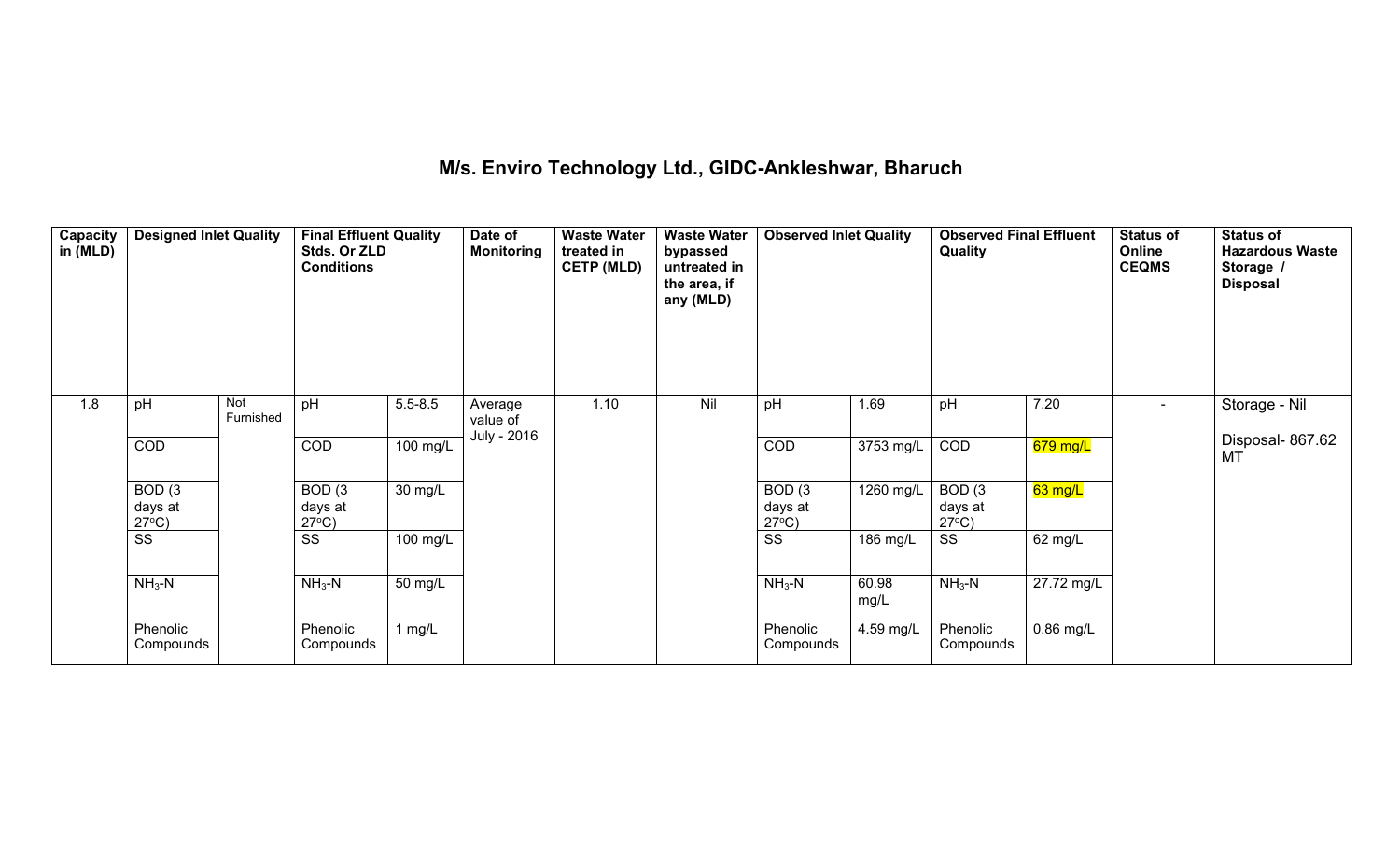# **M/s. Narmada Clean Tech Ld., (Bharuch Eco-Aqua Infrastructure Ltd.,)(BEAIL), Ankleshwar**

| Capacity<br>in (MLD) | <b>Designed Inlet Quality</b> |                  | <b>Final Effluent Quality</b><br>Stds. Or ZLD<br><b>Conditions</b> |          | Date of<br><b>Monitoring</b> | <b>Waste Water</b><br>treated in<br><b>CETP (MLD)</b> | <b>Waste Water</b><br>bypassed<br>untreated in<br>the area, if<br>any (MLD) | <b>Observed Inlet Quality</b> |           | <b>Observed Final Effluent</b><br>Quality |                      | <b>Status of</b><br>Online<br><b>CEQMS</b> | <b>Status of</b><br><b>Hazardous Waste</b><br>Storage /<br><b>Disposal</b> |
|----------------------|-------------------------------|------------------|--------------------------------------------------------------------|----------|------------------------------|-------------------------------------------------------|-----------------------------------------------------------------------------|-------------------------------|-----------|-------------------------------------------|----------------------|--------------------------------------------|----------------------------------------------------------------------------|
| 60                   | pH                            | Not<br>Furnished | pH                                                                 | $6-9$    | Average<br>value of          | 40                                                    | Nil                                                                         | pH                            | 7.44      | pH                                        | 7.74                 | pH, Flow<br>Meter, TOC                     | Storage - 5000 MT                                                          |
|                      | COD                           |                  | COD                                                                | 500 mg/L | July - 2016                  |                                                       |                                                                             | COD                           | 909 mg/L  | COD                                       | 470 mg/L             |                                            |                                                                            |
|                      | <b>BOD</b>                    |                  | <b>BOD</b>                                                         | 100 mg/L |                              |                                                       |                                                                             | <b>BOD</b>                    | 300 mg/L  | <b>BOD</b>                                | 54 mg/L              |                                            |                                                                            |
|                      | $\overline{\text{ss}}$        |                  | $\overline{\text{SS}}$                                             | 100 mg/L |                              |                                                       |                                                                             | $\overline{\text{SS}}$        | 56 mg/L   | SS                                        | 16 mg/L              |                                            |                                                                            |
|                      | $NH3-N$                       |                  | $NH3-N$                                                            | 50 mg/L  |                              |                                                       |                                                                             | $NH3-N$                       | 61 mg/L   | $NH3-N$                                   | <mark>55 mg/L</mark> |                                            |                                                                            |
|                      | Phenolic<br>Compounds         |                  | Phenolic<br>Compounds                                              | 5 mg/L   |                              |                                                       |                                                                             | Phenolic<br>Compounds         | 3.36 mg/L | Phenolic<br>Compounds                     | 1.64 mg/L            |                                            |                                                                            |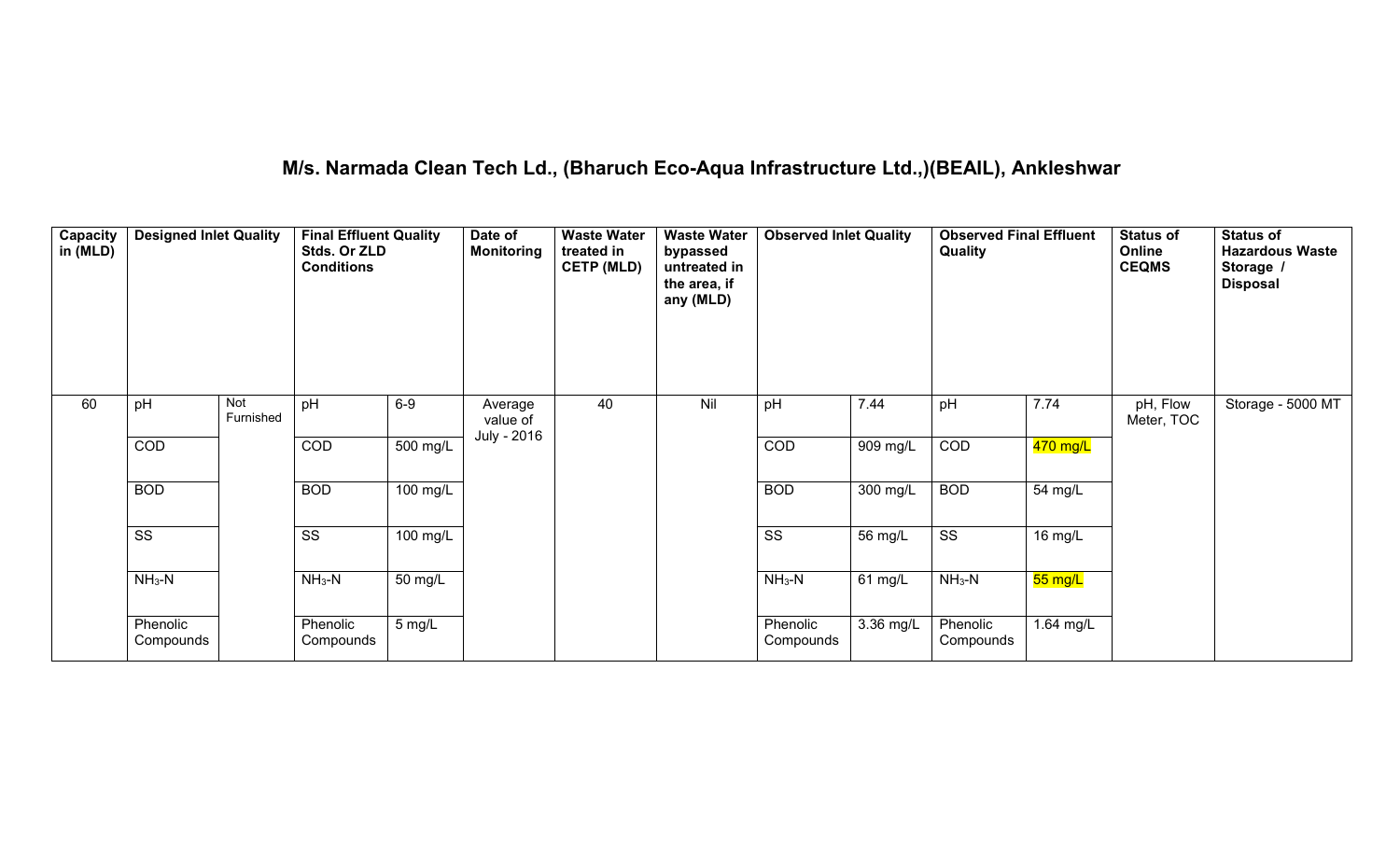# **M/s. Nandesari Industrial Association (CETP), GIDC-Nandesari, Vadodara**

| Capacity<br>in (MLD) | <b>Designed Inlet Quality</b> |              | <b>Final Effluent Quality</b><br>Stds. Or ZLD<br><b>Conditions</b> |            | Date of<br><b>Monitoring</b> | <b>Waste Water</b><br>treated in<br><b>CETP (MLD)</b> | <b>Waste Water</b><br>bypassed<br>untreated in<br>the area, if<br>any (MLD) | <b>Observed Inlet Quality</b> |               | <b>Observed Final Effluent</b><br><b>Quality</b> |             | <b>Status of</b><br>Online<br><b>CEQMS</b> | <b>Status of</b><br><b>Hazardous Waste</b><br>Storage /<br><b>Disposal</b> |
|----------------------|-------------------------------|--------------|--------------------------------------------------------------------|------------|------------------------------|-------------------------------------------------------|-----------------------------------------------------------------------------|-------------------------------|---------------|--------------------------------------------------|-------------|--------------------------------------------|----------------------------------------------------------------------------|
| 6.80                 | pH                            | 5 to 9       | pH                                                                 | 6.5 to 8.5 | Average<br>value of          | 4.80                                                  | Nil                                                                         | pH                            | 7.07          | pH                                               | 8.43        | Flow Meter,<br><b>COD</b>                  |                                                                            |
|                      | COD                           | 2000<br>mg/L | $\overline{COD}$                                                   | 250 mg/L   | July - 2016                  |                                                       |                                                                             | COD                           | 1217 mg/L     | COD                                              | 504 mg/L    |                                            |                                                                            |
|                      | <b>BOD</b>                    | 500 mg/L     | <b>BOD</b>                                                         | $100$ mg/L |                              |                                                       |                                                                             | <b>BOD</b>                    | 436 mg/L      | <b>BOD</b>                                       | $375$ mg/L  |                                            |                                                                            |
|                      | SS                            | 600 mg/L     | $\overline{\text{ss}}$                                             | 100 mg/L   |                              |                                                       |                                                                             | SS                            | 256 mg/L      | $\overline{\text{ss}}$                           | $124$ mg/L  |                                            |                                                                            |
|                      | $NH3-N$                       | 50 mg/L      | $NH3-N$                                                            | 50 mg/L    |                              |                                                       |                                                                             | $NH3-N$                       | 9.52 mg/L     | $NH3-N$                                          | 10.08 mg/L  |                                            |                                                                            |
|                      | Phenolic<br>Compounds         | 5 mg/L       | Phenolic<br>Compounds                                              | 1 $mg/L$   |                              |                                                       |                                                                             | Phenolic<br>Compounds         | 0.064<br>mg/L | Phenolic<br>Compounds                            | $0.84$ mg/L |                                            |                                                                            |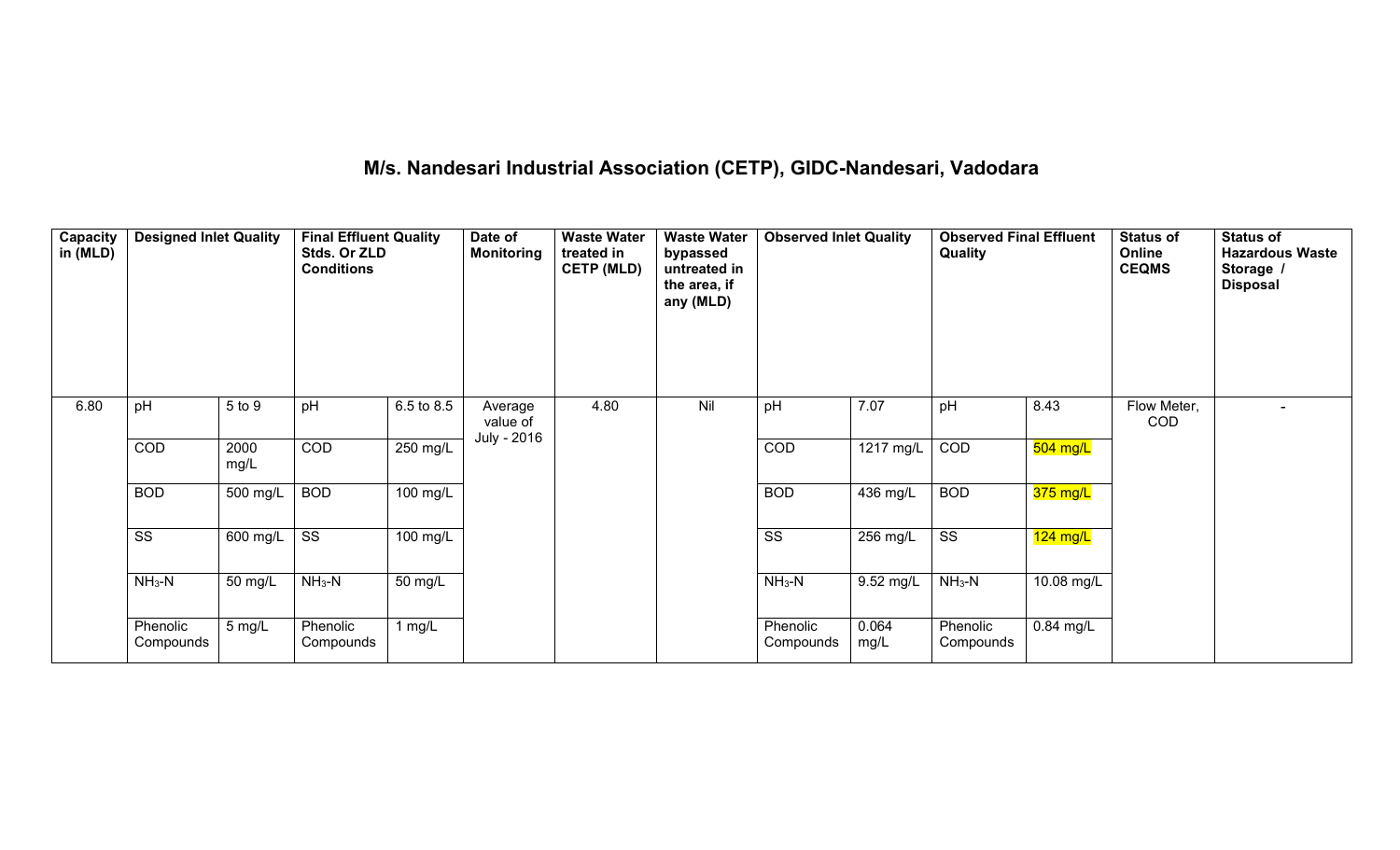### **M/s. Enviro Infrastructure Co. Ltd., Umraya(Padra), Vadodara**

| Capacity<br>in (MLD) | <b>Designed Inlet Quality</b> |              | <b>Final Effluent Quality</b><br>Stds. Or ZLD<br><b>Conditions</b> |            | Date of<br><b>Monitoring</b> | <b>Waste Water</b><br>treated in<br><b>CETP (MLD)</b> | <b>Waste Water</b><br>bypassed<br>untreated in<br>the area, if<br>any (MLD) | <b>Observed Inlet Quality</b> |           | <b>Observed Final Effluent</b><br><b>Quality</b> |             | <b>Status of</b><br>Online<br><b>CEQMS</b> | <b>Status of</b><br><b>Hazardous Waste</b><br>Storage /<br><b>Disposal</b> |
|----------------------|-------------------------------|--------------|--------------------------------------------------------------------|------------|------------------------------|-------------------------------------------------------|-----------------------------------------------------------------------------|-------------------------------|-----------|--------------------------------------------------|-------------|--------------------------------------------|----------------------------------------------------------------------------|
| 4.50                 | pH                            | 5 to 9       | pH                                                                 | 6.5 to 8.5 | Average<br>value of          | 1.50                                                  | Nil                                                                         | pH                            | 7.72      | pH                                               | 8.06        | pH, Flow<br>Meter, TOC                     | $\overline{\phantom{0}}$                                                   |
|                      | COD                           | 2000<br>mg/L | <b>COD</b>                                                         | 250 mg/L   | July - 2016                  |                                                       |                                                                             | COD                           | 499 mg/L  | COD                                              | 31 mg/L     | and Total<br>Nitrogen                      |                                                                            |
|                      | <b>BOD</b>                    | 500 mg/L     | <b>BOD</b>                                                         | 100 mg/L   |                              |                                                       |                                                                             | <b>BOD</b>                    | 333 mg/L  | <b>BOD</b>                                       | 14 mg/L     |                                            |                                                                            |
|                      | $\overline{\text{SS}}$        | 600 mg/L     | $\overline{\text{ss}}$                                             | 100 mg/L   |                              |                                                       |                                                                             | $\overline{\text{ss}}$        | 504 mg/L  | $\overline{\text{ss}}$                           | 72 mg/L     |                                            |                                                                            |
|                      | $NH3-N$                       | 50 mg/L      | $NH3-N$                                                            | 50 mg/L    |                              |                                                       |                                                                             | $NH3-N$                       | 2.24 mg/L | $NH3-N$                                          | 14.56 mg/L  |                                            |                                                                            |
|                      | Phenolic<br>Compounds         | 5 mg/L       | Phenolic<br>Compounds                                              | 1 $mg/L$   |                              |                                                       |                                                                             | Phenolic<br>Compounds         | 0.70 mg/L | Phenolic<br>Compounds                            | $0.51$ mg/L |                                            |                                                                            |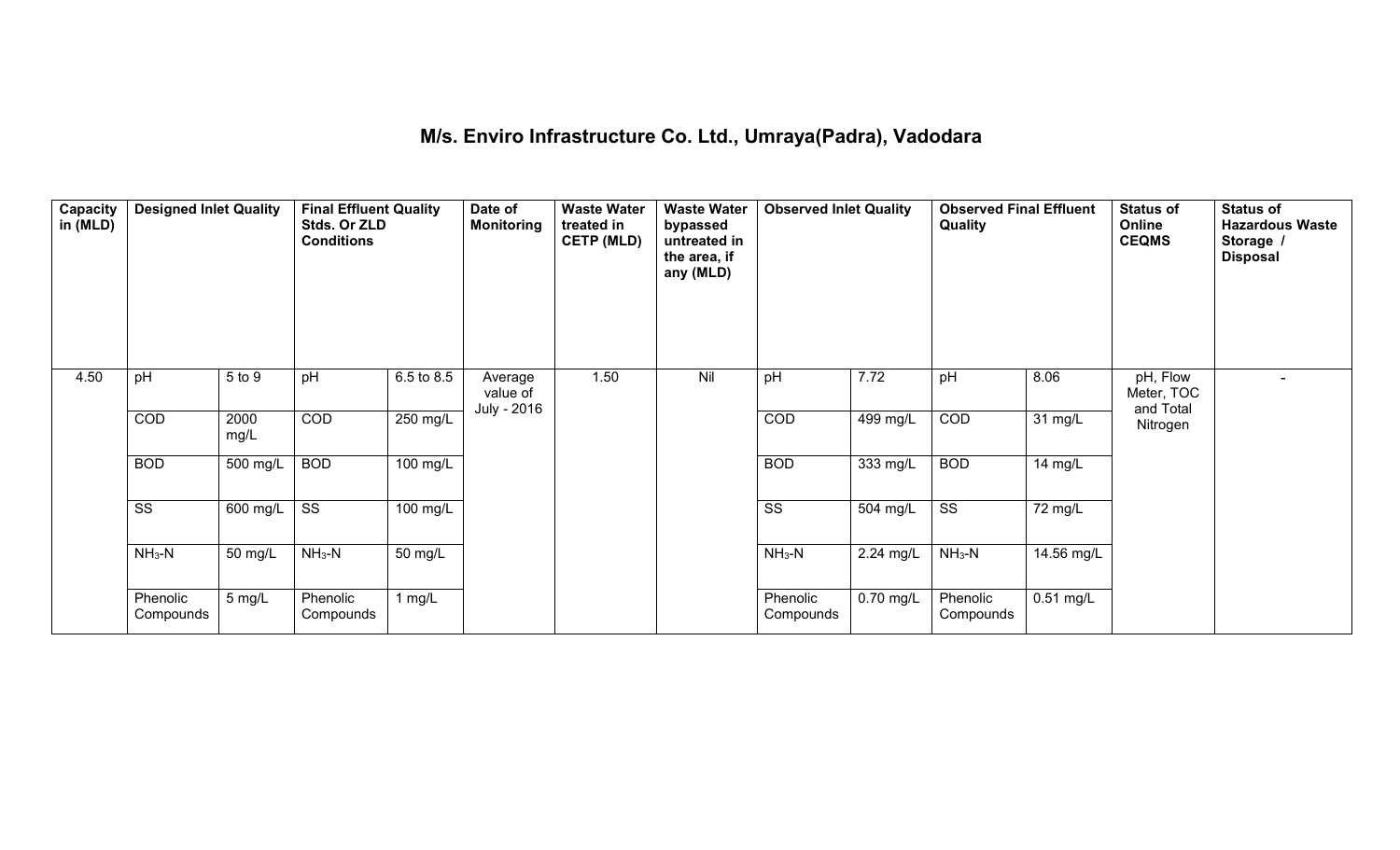### **M/s. Naroda Enviro Project Ltd.,Naroda, Ahmedabad**

| Capacity<br>in (MLD) | <b>Designed Inlet Quality</b> |              | <b>Final Effluent Quality</b><br>Stds. Or ZLD<br><b>Conditions</b> |             | Date of<br><b>Monitoring</b> | <b>Waste Water</b><br>treated in<br><b>CETP (MLD)</b> | <b>Waste Water</b><br>bypassed<br>untreated in<br>the area, if<br>any (MLD) | <b>Observed Inlet Quality</b> |           | <b>Observed Final Effluent</b><br>Quality |            | <b>Status of</b><br>Online<br><b>CEQMS</b> | <b>Status of</b><br><b>Hazardous Waste</b><br>Storage /<br><b>Disposal</b> |
|----------------------|-------------------------------|--------------|--------------------------------------------------------------------|-------------|------------------------------|-------------------------------------------------------|-----------------------------------------------------------------------------|-------------------------------|-----------|-------------------------------------------|------------|--------------------------------------------|----------------------------------------------------------------------------|
| 3                    | pH                            | $6.5 - 8.5$  | pH                                                                 | $6.5 - 8.5$ | Average<br>value of          | 3                                                     | Nil                                                                         | pH                            | 8.33      | pH                                        | 8.38       |                                            |                                                                            |
|                      | <b>COD</b>                    | 3000<br>mg/L | <b>COD</b>                                                         | 250 mg/L    | July - 2016                  |                                                       |                                                                             | COD                           | 3627 mg/L | <b>COD</b>                                | 1934 mg/L  |                                            |                                                                            |
|                      | <b>BOD</b>                    | 1200<br>mg/L | <b>BOD</b>                                                         | 30 mg/L     |                              |                                                       |                                                                             | <b>BOD</b>                    | 946 mg/L  | <b>BOD</b>                                | 655 mg/L   |                                            |                                                                            |
|                      | SS                            | 300 mg/L     | $\overline{\text{ss}}$                                             | 100 mg/L    |                              |                                                       |                                                                             | SS                            | 285 mg/L  | $\overline{\text{ss}}$                    | $276$ mg/L |                                            |                                                                            |
|                      | $NH3-N$                       | 50 mg/L      | $NH3-N$                                                            | 50 mg/L     |                              |                                                       |                                                                             | $NH3-N$                       | 56 mg/L   | $NH3-N$                                   | 45.92 mg/L |                                            |                                                                            |
|                      | Phenolic<br>Compounds         | 1 mg/L       | Phenolic<br>Compounds                                              | 1 $mg/L$    |                              |                                                       |                                                                             | Phenolic<br>Compounds         | 0.89 mg/L | Phenolic<br>Compounds                     | 0.685 mg/L |                                            |                                                                            |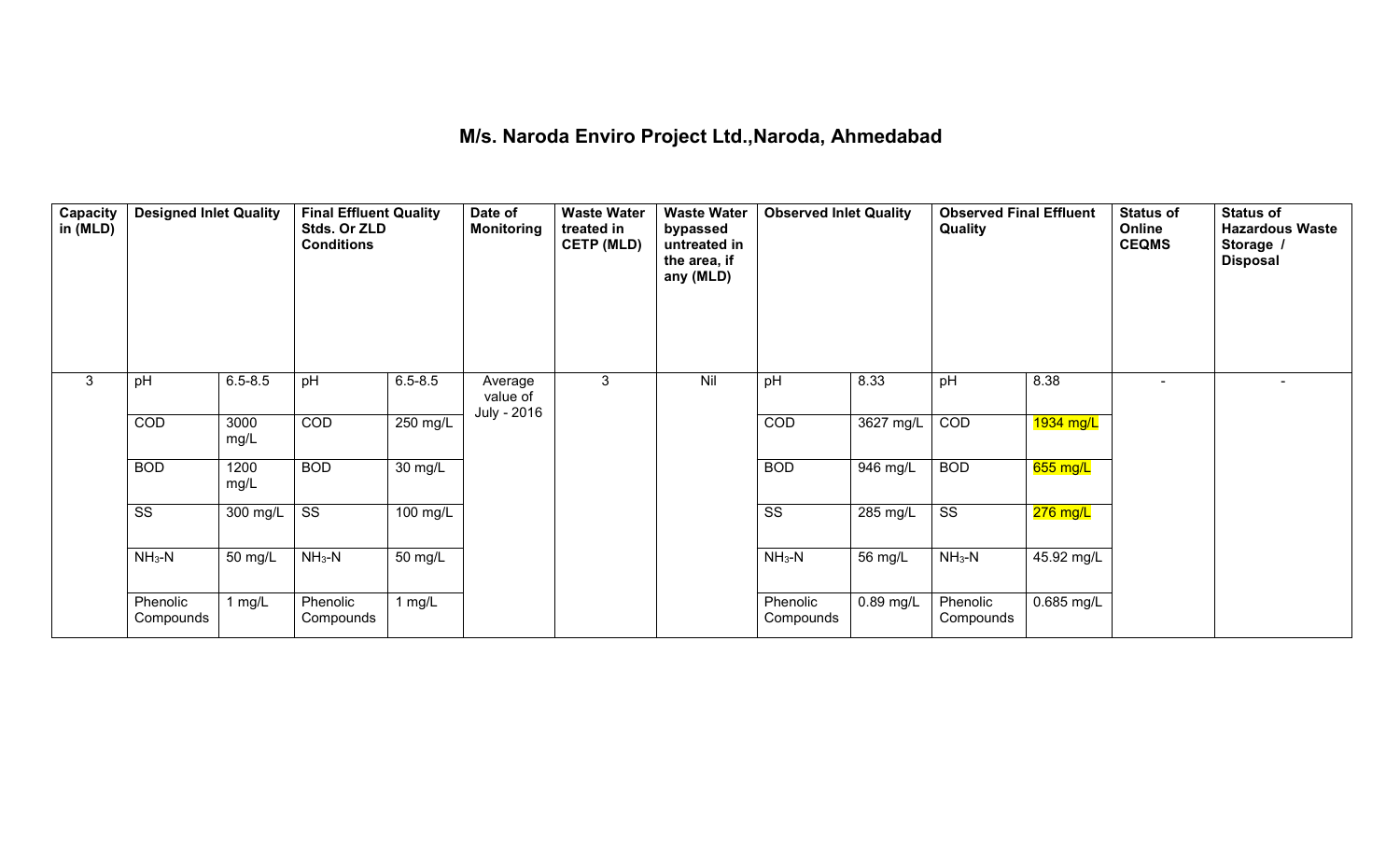### **M/s. The Green Environment Services Co. Op. Society Ltd, Vatva, Ahmedabad**

| Capacity<br>in (MLD) | <b>Designed Inlet Quality</b> |              | <b>Final Effluent Quality</b><br>Stds. Or ZLD<br><b>Conditions</b> |             | Date of<br><b>Monitoring</b> | <b>Waste Water</b><br>treated in<br><b>CETP (MLD)</b> | <b>Waste Water</b><br>bypassed<br>untreated in<br>the area, if<br>any (MLD) | <b>Observed Inlet Quality</b> |                     | <b>Observed Final Effluent</b><br>Quality |             | <b>Status of</b><br>Online<br><b>CEQMS</b> | <b>Status of</b><br><b>Hazardous Waste</b><br>Storage /<br><b>Disposal</b> |
|----------------------|-------------------------------|--------------|--------------------------------------------------------------------|-------------|------------------------------|-------------------------------------------------------|-----------------------------------------------------------------------------|-------------------------------|---------------------|-------------------------------------------|-------------|--------------------------------------------|----------------------------------------------------------------------------|
| 16                   | pH                            | $6.5 - 8.5$  | pH                                                                 | $6.5 - 8.5$ | Average<br>value of          | 20                                                    | Nil                                                                         | pH                            | 7.20                | pH                                        | 7.26        | Flow Meter,<br><b>TOC</b>                  | $\overline{\phantom{a}}$                                                   |
|                      | <b>COD</b>                    | 3000<br>mg/L | $\overline{COD}$                                                   | 250 mg/L    | July - 2016                  |                                                       |                                                                             | <b>COD</b>                    | $2167 \text{ mg/L}$ | <b>COD</b>                                | 805 mg/L    |                                            |                                                                            |
|                      | <b>BOD</b>                    | 1200<br>mg/L | <b>BOD</b>                                                         | 30 mg/L     |                              |                                                       |                                                                             | <b>BOD</b>                    | 760 mg/L            | <b>BOD</b>                                | 280 mg/L    |                                            |                                                                            |
|                      | $\overline{\text{ss}}$        | 300 mg/L     | $\overline{\text{ss}}$                                             | 100 mg/L    |                              |                                                       |                                                                             | $\overline{\text{ss}}$        | 308 mg/L            | $\overline{\text{ss}}$                    | 202 mg/L    |                                            |                                                                            |
|                      | $NH3-N$                       | 50 mg/L      | $NH3-N$                                                            | 50 mg/L     |                              |                                                       |                                                                             | $NH3-N$                       | 79.52<br>mg/L       | $NH3-N$                                   | 69.44 mg/L  |                                            |                                                                            |
|                      | Phenolic<br>Compounds         | 1 $mg/L$     | Phenolic<br>Compounds                                              | 1 $mg/L$    |                              |                                                       |                                                                             | Phenolic<br>Compounds         | $0.70$ mg/L         | Phenolic<br>Compounds                     | $0.48$ mg/L |                                            |                                                                            |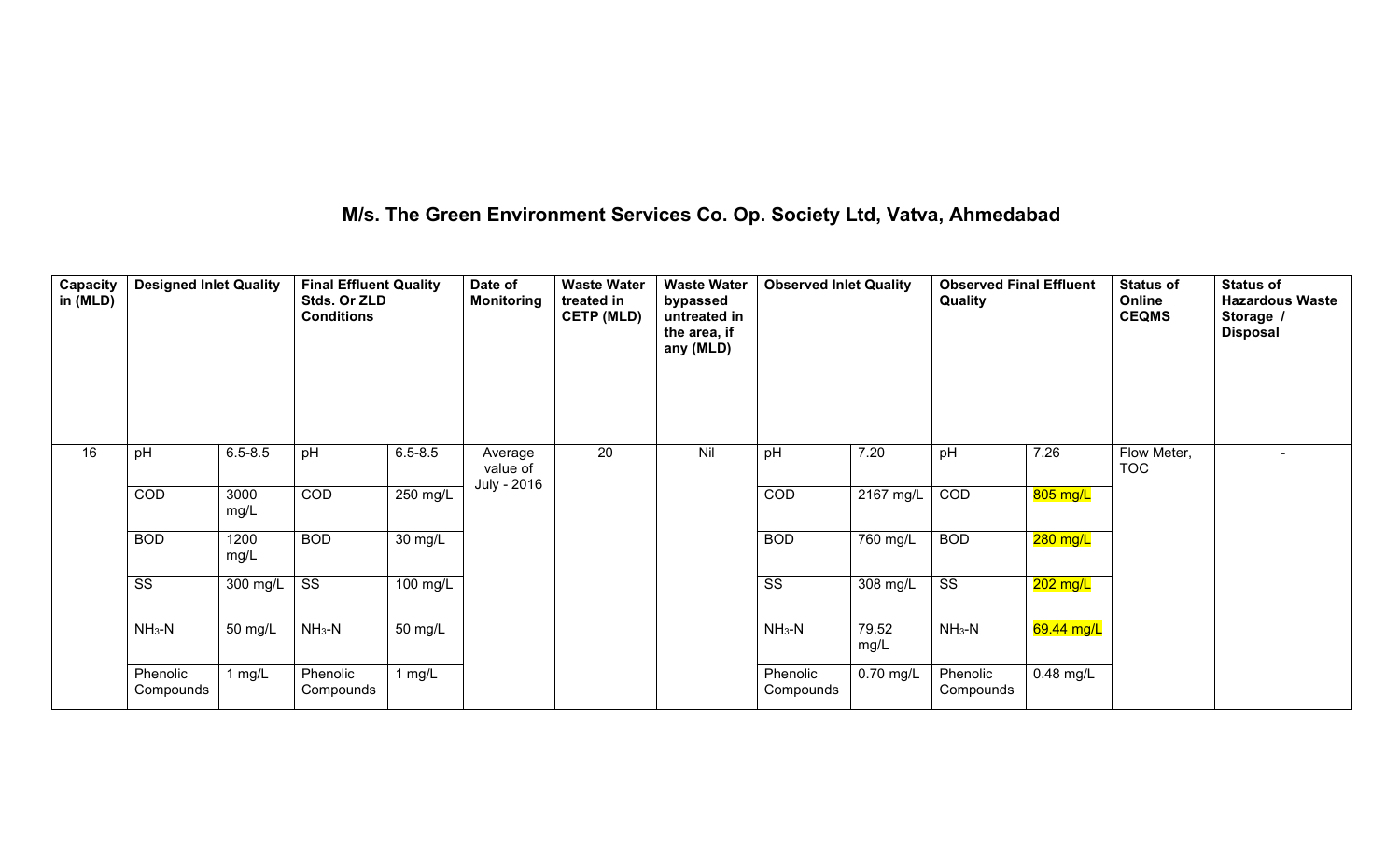# **M/s. Odhav Enviro Project Ltd., Odhav, Ahmedabad**

| Capacity<br>in (MLD) | <b>Designed Inlet Quality</b> |              | <b>Final Effluent Quality</b><br>Stds. Or ZLD<br><b>Conditions</b> |             | Date of<br><b>Monitoring</b> | <b>Waste Water</b><br>treated in<br><b>CETP (MLD)</b> | <b>Waste Water</b><br>bypassed<br>untreated in<br>the area, if<br>any (MLD) | <b>Observed Inlet Quality</b> |                          | <b>Observed Final Effluent</b><br>Quality |             | <b>Status of</b><br>Online<br><b>CEQMS</b> | <b>Status of</b><br><b>Hazardous Waste</b><br>Storage /<br><b>Disposal</b> |
|----------------------|-------------------------------|--------------|--------------------------------------------------------------------|-------------|------------------------------|-------------------------------------------------------|-----------------------------------------------------------------------------|-------------------------------|--------------------------|-------------------------------------------|-------------|--------------------------------------------|----------------------------------------------------------------------------|
| 1.6                  | pH                            | $6.5 - 8.5$  | pH                                                                 | $6.5 - 8.5$ | Average<br>value of          |                                                       | Nil                                                                         | pH                            | $\overline{\phantom{a}}$ | pH                                        | 7.16        | Flow meter at<br>inlet & outlet            |                                                                            |
|                      | <b>COD</b>                    | 3000<br>mg/L | COD                                                                | 250 mg/L    | July - 2016                  |                                                       |                                                                             | <b>COD</b>                    | $\overline{\phantom{a}}$ | <b>COD</b>                                | 408 mg/L    |                                            |                                                                            |
|                      | <b>BOD</b>                    | 1200<br>mg/L | <b>BOD</b>                                                         | 30 mg/L     |                              |                                                       |                                                                             | <b>BOD</b>                    | $\overline{\phantom{a}}$ | <b>BOD</b>                                | 92 mg/L     |                                            |                                                                            |
|                      | SS                            | 300 mg/L     | SS                                                                 | 100 mg/L    |                              |                                                       |                                                                             | SS                            | $\overline{\phantom{0}}$ | SS                                        | 52 mg/L     |                                            |                                                                            |
|                      | $NH_3-N$                      | 50 mg/L      | $NH_3-N$                                                           | 50 mg/L     |                              |                                                       |                                                                             | $NH3-N$                       | $\sim$                   | $NH3-N$                                   | 22.4 mg/L   |                                            |                                                                            |
|                      | Phenolic<br>Compounds         | 1 $mg/L$     | Phenolic<br>Compounds                                              | 1 $mg/L$    |                              |                                                       |                                                                             | Phenolic<br>Compounds         |                          | Phenolic<br>Compounds                     | $0.26$ mg/L |                                            |                                                                            |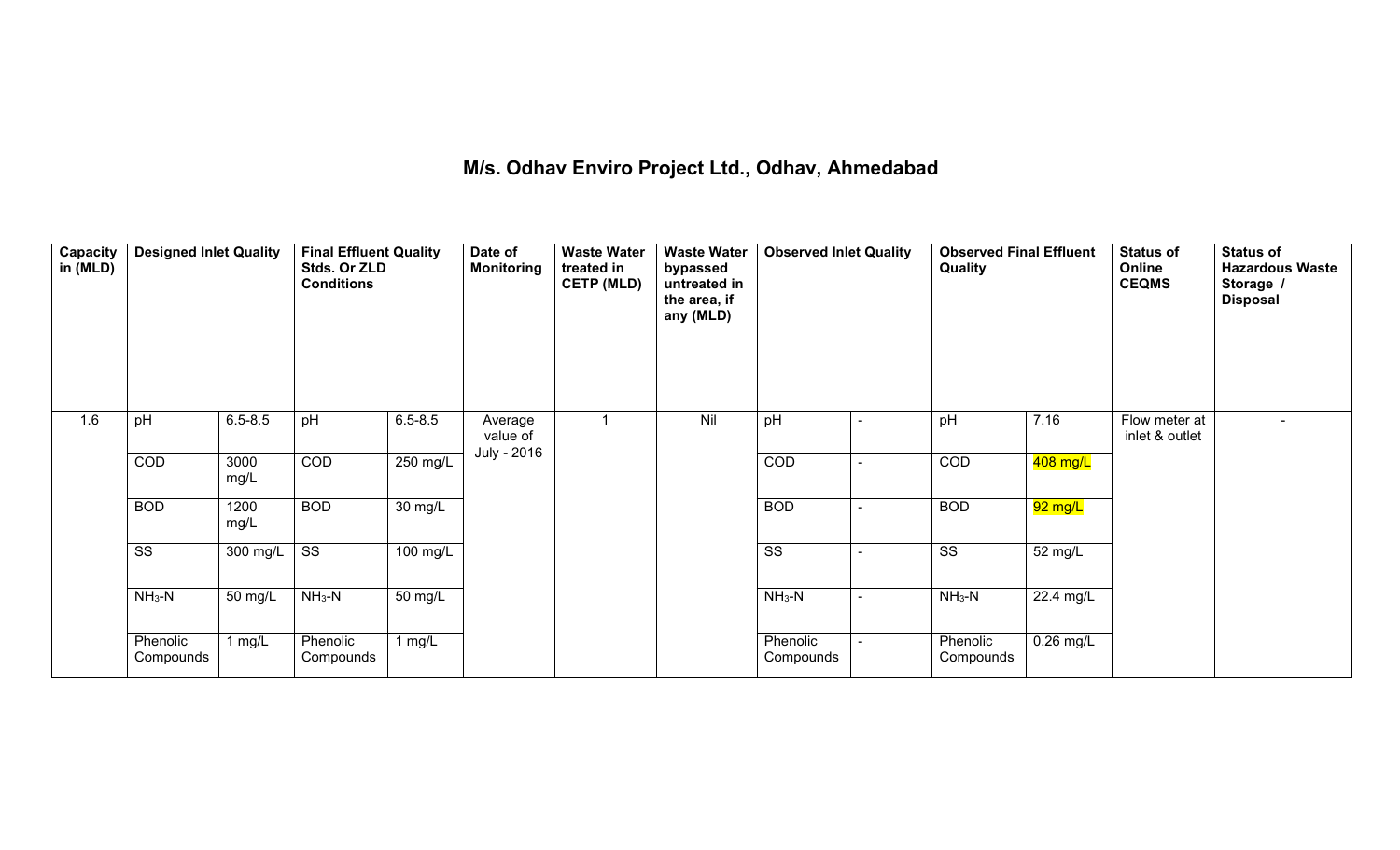# **M/s. Odhav Green Enviro Project Association, Odhav, Ahmedabad**

| Capacity<br>in (MLD) | <b>Designed Inlet Quality</b> |              | <b>Final Effluent Quality</b><br>Stds. Or ZLD<br><b>Conditions</b> |                   | Date of<br><b>Monitoring</b> | <b>Waste Water</b><br>treated in<br><b>CETP (MLD)</b> | <b>Waste Water</b><br>bypassed<br>untreated in<br>the area, if<br>any (MLD) | <b>Observed Inlet Quality</b> |             | <b>Observed Final Effluent</b><br>Quality |            | <b>Status of</b><br>Online<br><b>CEQMS</b> | <b>Status of</b><br><b>Hazardous Waste</b><br>Storage /<br><b>Disposal</b> |
|----------------------|-------------------------------|--------------|--------------------------------------------------------------------|-------------------|------------------------------|-------------------------------------------------------|-----------------------------------------------------------------------------|-------------------------------|-------------|-------------------------------------------|------------|--------------------------------------------|----------------------------------------------------------------------------|
|                      | pH                            | $6.5 - 8.5$  | pH                                                                 | $6.5 - 8.5$       | Average<br>value of          | 0.6                                                   | Nil                                                                         | pH                            | 7.40        | pH                                        | 8.19       | $\sim$                                     | Storage - 6-8 MT                                                           |
|                      | <b>COD</b>                    | 3000<br>mg/L | COD                                                                | 250 mg/L          | July - 2016                  |                                                       |                                                                             | <b>COD</b>                    | 644 mg/L    | <b>COD</b>                                | 173 mg/L   |                                            |                                                                            |
|                      | <b>BOD</b>                    | 1200<br>mg/L | <b>BOD</b>                                                         | $30 \text{ mg/L}$ |                              |                                                       |                                                                             | <b>BOD</b>                    | 310 mg/L    | <b>BOD</b>                                | 68 mg/L    |                                            |                                                                            |
|                      | SS                            | 300 mg/L     | SS                                                                 | 100 mg/L          |                              |                                                       |                                                                             | SS                            | 760 mg/L    | $\overline{\text{ss}}$                    | $110$ mg/L |                                            |                                                                            |
|                      | $NH3-N$                       | 50 mg/L      | $NH3-N$                                                            | 50 mg/L           |                              |                                                       |                                                                             | $NH3-N$                       | $3.36$ mg/L | $NH3-N$                                   | 22.96 mg/L |                                            |                                                                            |
|                      | Phenolic<br>Compounds         | 1 $mg/L$     | Phenolic<br>Compounds                                              | 1 $mg/L$          |                              |                                                       |                                                                             | Phenolic<br>Compounds         | 0.29 mg/L   | Phenolic<br>Compounds                     | <b>BDL</b> |                                            |                                                                            |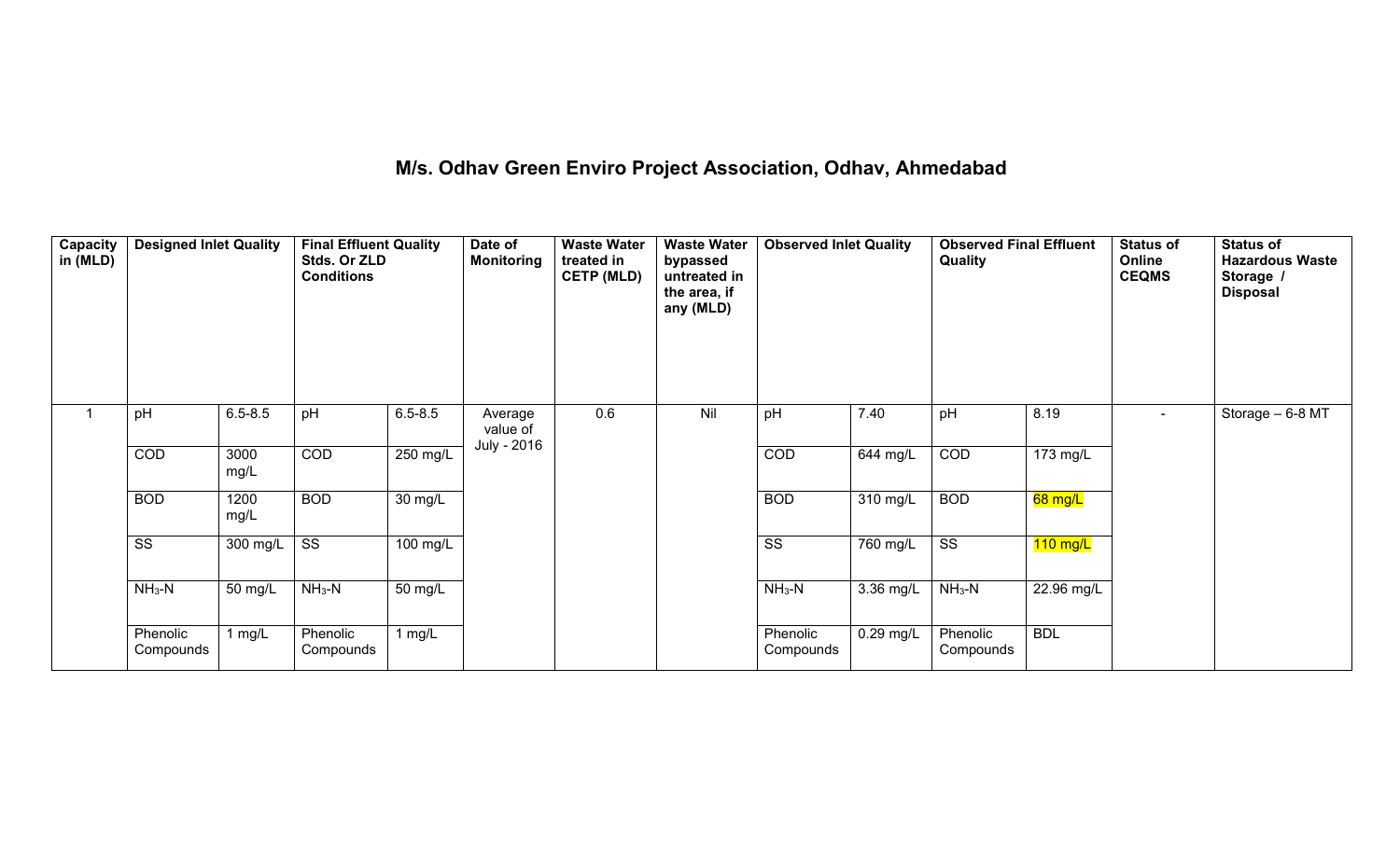# **M/s. Narol Dyestuff Enviro Society., Narol, Ahmedabad**

| <b>Capacity</b><br>in (MLD) | <b>Designed Inlet Quality</b> |              | <b>Final Effluent Quality</b><br>Stds. Or ZLD<br><b>Conditions</b> |             | Date of<br><b>Monitoring</b> | <b>Waste Water</b><br>treated in<br><b>CETP (MLD)</b> | <b>Waste Water</b><br>bypassed<br>untreated in<br>the area, if<br>any (MLD) | <b>Observed Inlet Quality</b> |               | <b>Observed Final Effluent</b><br>Quality |                    | <b>Status of</b><br>Online<br><b>CEQMS</b> | <b>Status of</b><br><b>Hazardous Waste</b><br>Storage /<br><b>Disposal</b> |
|-----------------------------|-------------------------------|--------------|--------------------------------------------------------------------|-------------|------------------------------|-------------------------------------------------------|-----------------------------------------------------------------------------|-------------------------------|---------------|-------------------------------------------|--------------------|--------------------------------------------|----------------------------------------------------------------------------|
| 0.10                        | pH                            | $6.5 - 8.5$  | pH                                                                 | $6.5 - 8.5$ | Average<br>value of          | 0.015                                                 | Nil                                                                         | pH                            | 7.79          | pH                                        | 8.07               |                                            |                                                                            |
|                             | <b>COD</b>                    | 3000<br>mg/L | $\overline{COD}$                                                   | 250 mg/L    | July - 2016                  |                                                       |                                                                             | <b>COD</b>                    | 1287 mg/L     | <b>COD</b>                                | $203 \text{ mg/L}$ |                                            |                                                                            |
|                             | <b>BOD</b>                    | 1200<br>mg/L | <b>BOD</b>                                                         | 30 mg/L     |                              |                                                       |                                                                             | <b>BOD</b>                    | 369 mg/L      | <b>BOD</b>                                | 66 mg/L            |                                            |                                                                            |
|                             | SS                            | 300 mg/L     | $\overline{\text{ss}}$                                             | 100 mg/L    |                              |                                                       |                                                                             | $\overline{\text{ss}}$        | 384 mg/L      | $\overline{\text{ss}}$                    | $118$ mg/L         |                                            |                                                                            |
|                             | $NH3-N$                       | 50 mg/L      | $NH3-N$                                                            | 50 mg/L     |                              |                                                       |                                                                             | $NH3-N$                       | 33.60<br>mg/L | $NH3-N$                                   | 8.4 mg/L           |                                            |                                                                            |
|                             | Phenolic<br>Compounds         | 1 $mg/L$     | Phenolic<br>Compounds                                              | 1 $mg/L$    |                              |                                                       |                                                                             | Phenolic<br>Compounds         | 0.56 mg/L     | Phenolic<br>Compounds                     | <b>BDL</b>         |                                            |                                                                            |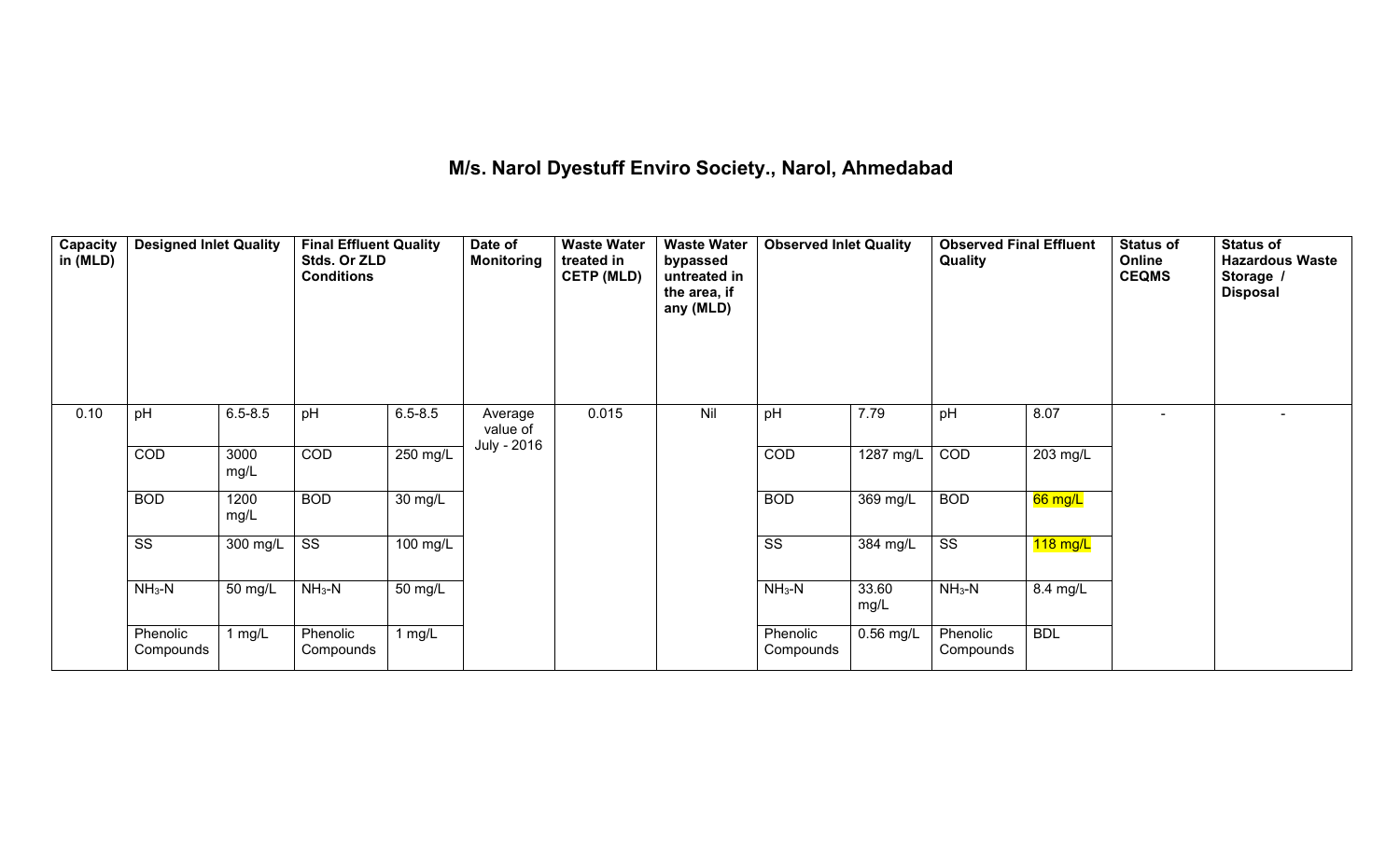# **M/s. Gujarat Vepari Maha Mandal Sahkari Udhyogik Vasahat Ltd, Ahmedabad**

| Capacity<br>in (MLD) | <b>Designed Inlet Quality</b> |              | <b>Final Effluent Quality</b><br>Stds. Or ZLD<br><b>Conditions</b> |             | Date of<br><b>Monitoring</b> | <b>Waste Water</b><br>treated in<br><b>CETP (MLD)</b> | <b>Waste Water</b><br>bypassed<br>untreated in<br>the area, if<br>any (MLD) | <b>Observed Inlet Quality</b> |               | <b>Observed Final Effluent</b><br>Quality |             | <b>Status of</b><br>Online<br><b>CEQMS</b> | <b>Status of</b><br><b>Hazardous Waste</b><br>Storage /<br><b>Disposal</b> |
|----------------------|-------------------------------|--------------|--------------------------------------------------------------------|-------------|------------------------------|-------------------------------------------------------|-----------------------------------------------------------------------------|-------------------------------|---------------|-------------------------------------------|-------------|--------------------------------------------|----------------------------------------------------------------------------|
| 1.0                  | pH                            | $6.5 - 8.5$  | pH                                                                 | $6.5 - 8.5$ | Average<br>value of          | 0.6                                                   | Nil                                                                         | pH                            | 4.59          | pH                                        | 7.36        | Flow Meter                                 | Storage - 100 MT                                                           |
|                      | COD                           | 3000<br>mg/L | $\overline{COD}$                                                   | 250 mg/L    | July - 2016                  |                                                       |                                                                             | COD                           | 575.5<br>mg/L | <b>COD</b>                                | 122 mg/L    |                                            |                                                                            |
|                      | <b>BOD</b>                    | 1200<br>mg/L | <b>BOD</b>                                                         | 30 mg/L     |                              |                                                       |                                                                             | <b>BOD</b>                    | 269 mg/L      | <b>BOD</b>                                | 36 mg/L     |                                            |                                                                            |
|                      | SS                            | 300 mg/L     | $\overline{\text{ss}}$                                             | 100 mg/L    |                              |                                                       |                                                                             | $\overline{\text{ss}}$        | 338 mg/L      | $\overline{\text{SS}}$                    | 26 mg/L     |                                            |                                                                            |
|                      | $NH3-N$                       | 50 mg/L      | $NH3-N$                                                            | 50 mg/L     |                              |                                                       |                                                                             | $NH3-N$                       | 23.8 mg/L     | $NH3-N$                                   | 17.36 mg/L  |                                            |                                                                            |
|                      | Phenolic<br>Compounds         | 1 $mg/L$     | Phenolic<br>Compounds                                              | 1 mg/L      |                              |                                                       |                                                                             | Phenolic<br>Compounds         | 0.542<br>mg/L | Phenolic<br>Compounds                     | $0.16$ mg/L |                                            |                                                                            |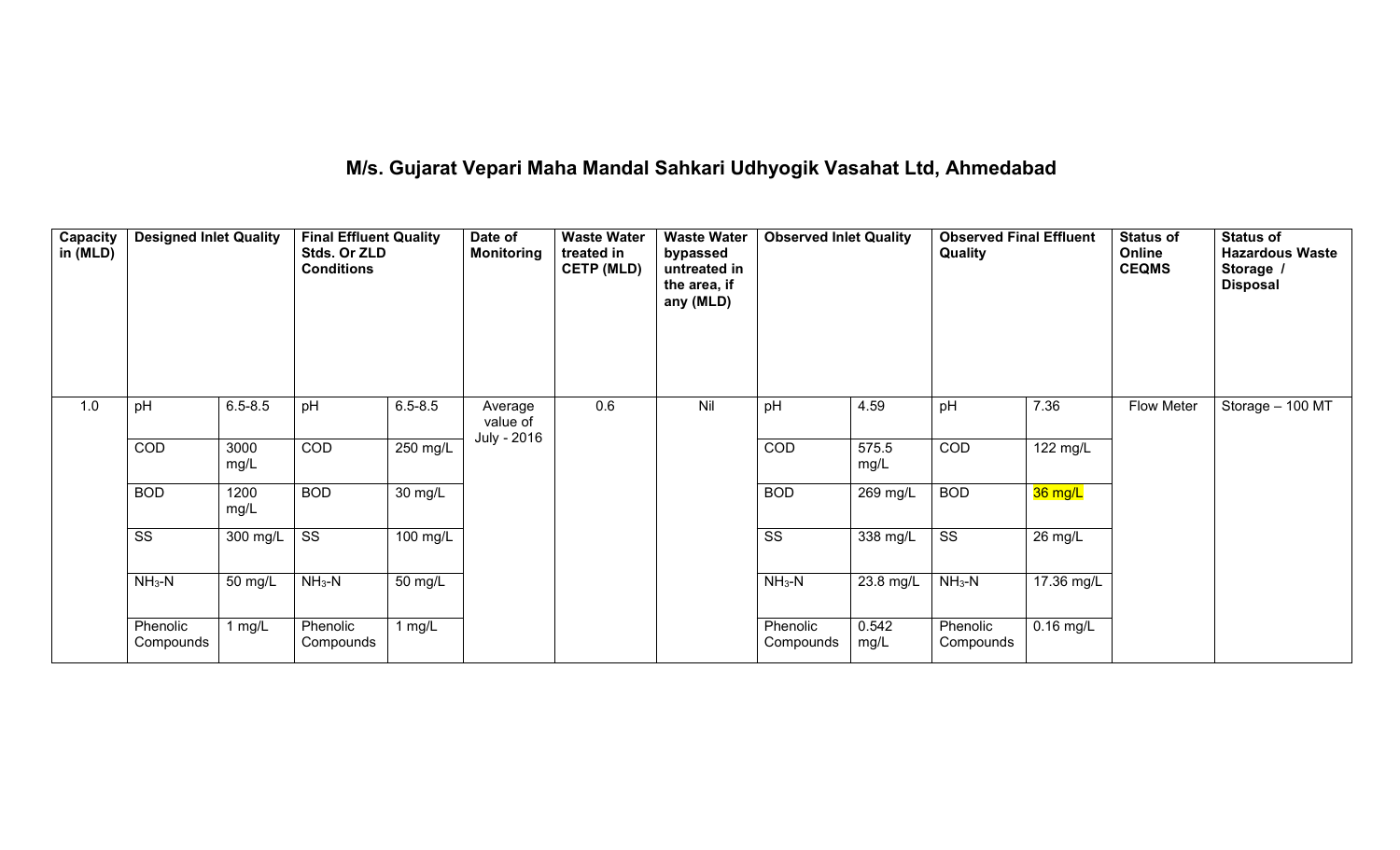#### **M/s. Kalol GIDC Industries Association, Kadi, Gandhinagar**

| <b>Capacity</b><br>in (MLD) | <b>Designed Inlet Quality</b> |              | <b>Final Effluent Quality</b><br>Stds. Or ZLD<br><b>Conditions</b> |            | Date of<br><b>Monitoring</b> | <b>Waste Water</b><br>treated in<br><b>CETP (MLD)</b> | <b>Waste Water</b><br>bypassed<br>untreated in<br>the area, if<br>any (MLD) | <b>Observed Inlet Quality</b> |               | <b>Observed Final Effluent</b><br>Quality |             | <b>Status of</b><br>Online<br><b>CEQMS</b> | <b>Status of</b><br><b>Hazardous Waste</b><br>Storage /<br><b>Disposal</b> |
|-----------------------------|-------------------------------|--------------|--------------------------------------------------------------------|------------|------------------------------|-------------------------------------------------------|-----------------------------------------------------------------------------|-------------------------------|---------------|-------------------------------------------|-------------|--------------------------------------------|----------------------------------------------------------------------------|
| 0.40                        | pH                            | 6.5 to 8.5   | pH                                                                 | 6.5 to 8.5 | Average<br>value of          | 0.35                                                  | Nil                                                                         | pH                            | 7.76          | pH                                        | 7.15        | $\sim$                                     | Storage $-20-22$<br>MT                                                     |
|                             | <b>COD</b>                    | 2500<br>mg/L | $\overline{COD}$                                                   | 250 mg/L   | July - 2016                  |                                                       |                                                                             | <b>COD</b>                    | 1810 mg/L     | <b>COD</b>                                | 636 mg/L    |                                            | Disposal - 85.24<br><b>MT</b>                                              |
|                             | <b>BOD</b>                    | 1000<br>mg/L | <b>BOD</b>                                                         | 100 mg/L   |                              |                                                       |                                                                             | <b>BOD</b>                    | 718 mg/L      | <b>BOD</b>                                | $175$ mg/L  |                                            |                                                                            |
|                             | $\overline{\text{ss}}$        | $\sim$       | SS                                                                 | 100 mg/L   |                              |                                                       |                                                                             | SS                            | 344 mg/L      | SS                                        | 204 mg/L    |                                            |                                                                            |
|                             | $NH3-N$                       | 50 mg/L      | $NH3-N$                                                            | 50 mg/L    |                              |                                                       |                                                                             | $NH3-N$                       | 38.64<br>mg/L | $NH3-N$                                   | 21.28 mg/L  |                                            |                                                                            |
|                             | Phenolic<br>Compounds         |              | Phenolic<br>Compounds                                              | 1 $mg/L$   |                              |                                                       |                                                                             | Phenolic<br>Compounds         | $0.63$ mg/L   | Phenolic<br>Compounds                     | $0.55$ mg/L |                                            |                                                                            |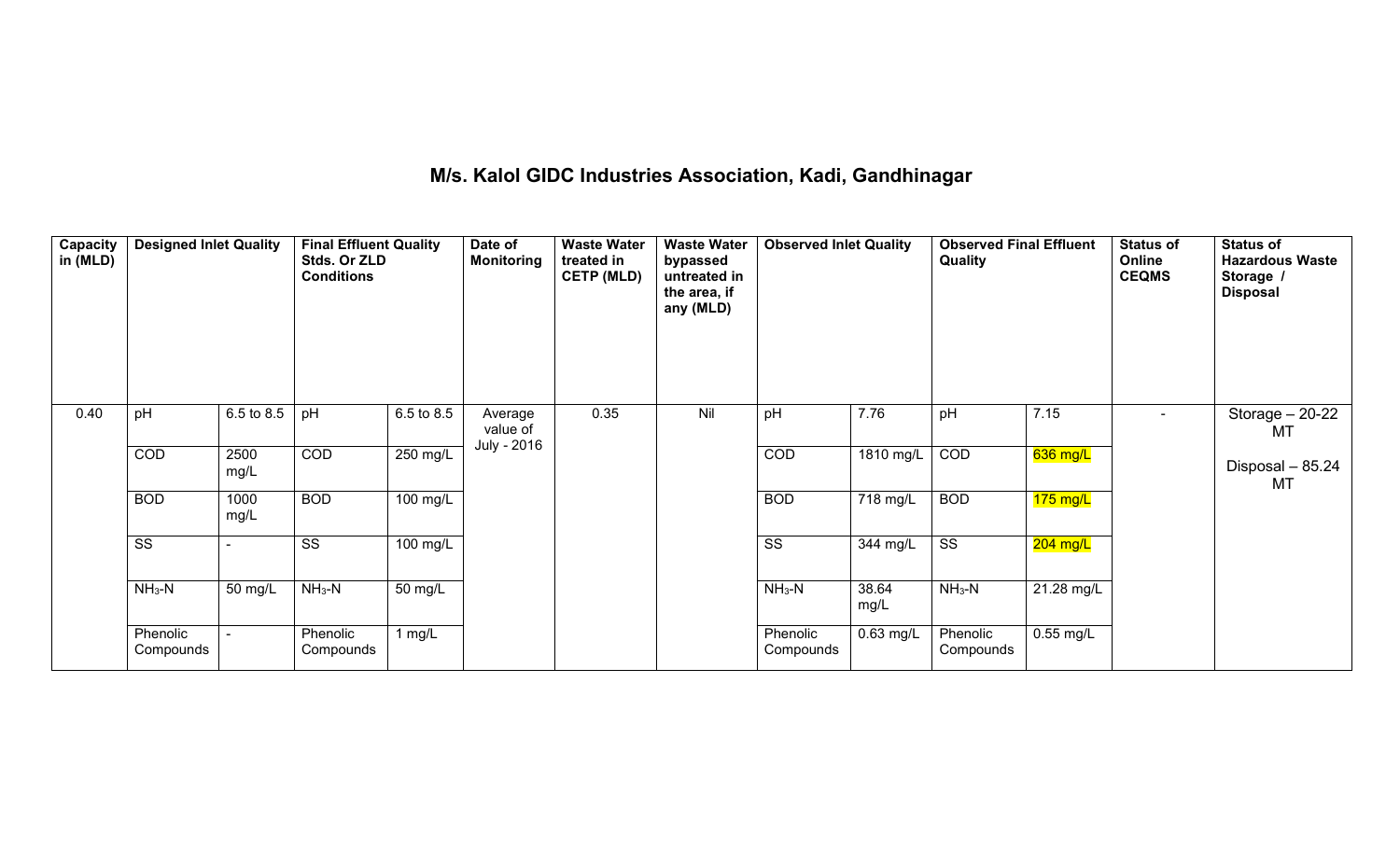# **M/s. Zydus Infrastructure Pvt. Ltd, Changodar, Ahmedabad**

| Capacity<br>in (MLD) | <b>Designed Inlet Quality</b>        |             | <b>Final Effluent Quality</b><br>Stds. Or ZLD<br><b>Conditions</b> |                                | Date of<br><b>Monitoring</b> | <b>Waste Water</b><br>treated in<br><b>CETP (MLD)</b> | <b>Waste Water</b><br>bypassed<br>untreated in<br>the area, if<br>any (MLD) | <b>Observed Inlet Quality</b>        |             | <b>Observed Final Effluent</b><br>Quality |             | <b>Status of</b><br>Online<br><b>CEQMS</b> | <b>Status of</b><br><b>Hazardous Waste</b><br>Storage /<br><b>Disposal</b> |
|----------------------|--------------------------------------|-------------|--------------------------------------------------------------------|--------------------------------|------------------------------|-------------------------------------------------------|-----------------------------------------------------------------------------|--------------------------------------|-------------|-------------------------------------------|-------------|--------------------------------------------|----------------------------------------------------------------------------|
| 0.75                 | pH                                   | 6 to 8      | pH                                                                 | No outlet<br>norms             | Average<br>value of          | 0.75                                                  | Nil                                                                         | pH                                   | 7.78        | pH                                        | 7.08        | $\sim$                                     | Storage: 40 MT                                                             |
|                      | COD                                  | 850 mg/L    | COD                                                                | are<br>prescribe<br>d as it is | July - 2016                  |                                                       |                                                                             | COD                                  | 213 mg/L    | COD                                       | 35 mg/L     |                                            |                                                                            |
|                      | BOD(3)<br>days at<br>$27^{\circ}C$ ) | $400$ mg/L  | BOD(3)<br>days at<br>$27^{\circ}$ C)                               | a ZLD<br>based<br>CETP by      |                              |                                                       |                                                                             | BOD(3)<br>days at<br>$27^{\circ}C$ ) | 75 mg/L     | BOD(3)<br>days at<br>$27^{\circ}$ C)      | 12 mg/L     |                                            |                                                                            |
|                      | SS                                   | 300 mg/L    | SS                                                                 | the<br>means of<br><b>MEE</b>  |                              |                                                       |                                                                             | SS                                   | 48 mg/L     | SS                                        | 4 mg/L      |                                            |                                                                            |
|                      | $NH3-N$                              | $<$ 10 mg/L | $NH_3-N$                                                           |                                |                              |                                                       |                                                                             | $NH3-N$                              | 30.8 mg/L   | $NH_3-N$                                  | $1.12$ mg/L |                                            |                                                                            |
|                      | Phenolic<br>Compounds                | $<$ 3 mg/L  | Phenolic<br>Compounds                                              |                                |                              |                                                       |                                                                             | Phenolic<br>Compounds                | $0.15$ mg/L | Phenolic<br>Compounds                     | <b>BDL</b>  |                                            |                                                                            |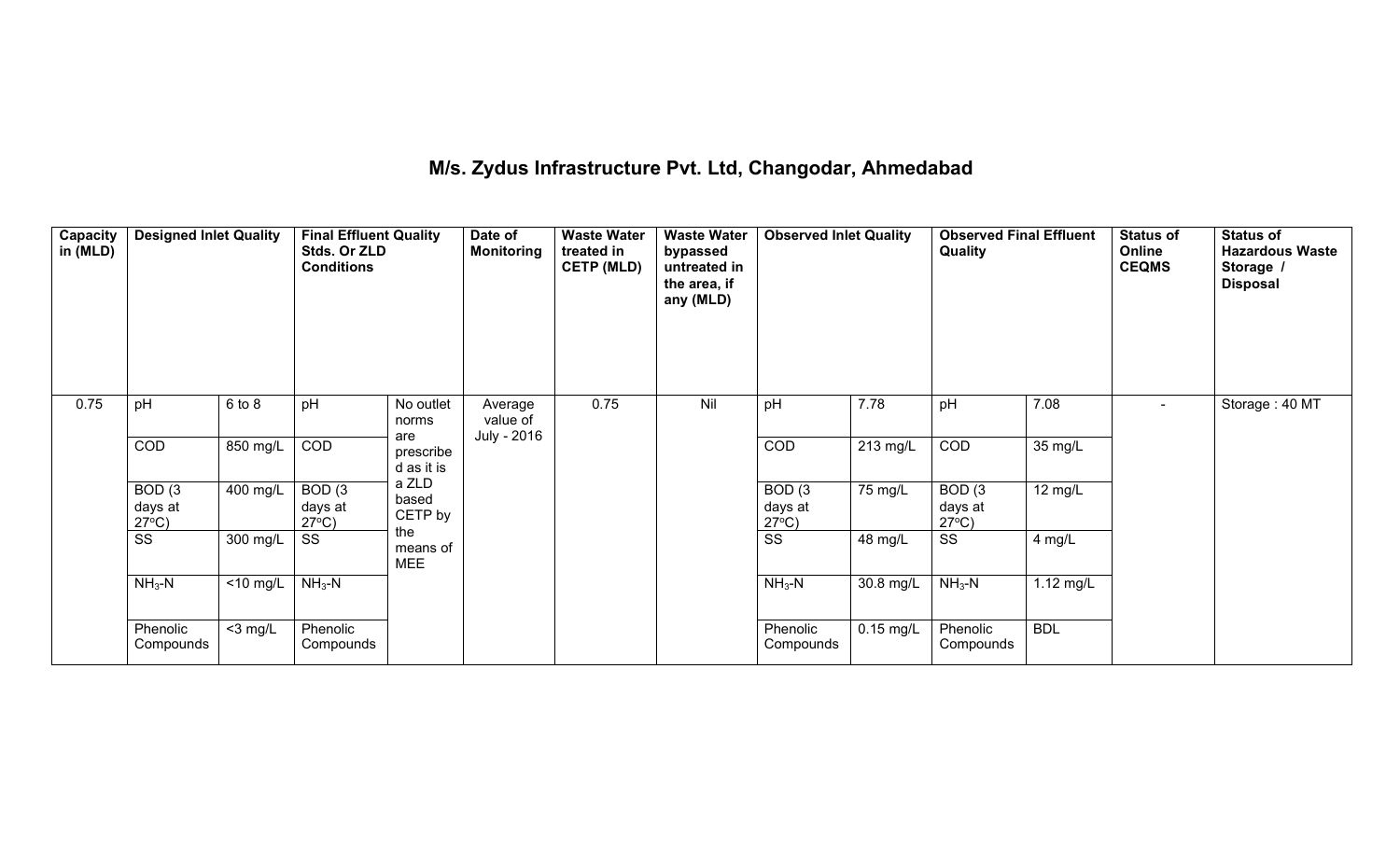### **M/s. Tata Motors Ltd Vendors Park, Sanand, Ahmedabad**

| Capacity<br>in (MLD) | <b>Designed Inlet Quality</b> |                       | <b>Final Effluent Quality</b><br>Stds. Or ZLD<br><b>Conditions</b> |             | Date of<br><b>Monitoring</b> | <b>Waste Water</b><br>treated in<br><b>CETP (MLD)</b> | <b>Waste Water</b><br>bypassed<br>untreated in<br>the area, if<br>any (MLD) | <b>Observed Inlet Quality</b> |                          | <b>Observed Final Effluent</b><br>Quality |             | <b>Status of</b><br>Online<br><b>CEQMS</b> | <b>Status of</b><br><b>Hazardous Waste</b><br>Storage /<br><b>Disposal</b> |
|----------------------|-------------------------------|-----------------------|--------------------------------------------------------------------|-------------|------------------------------|-------------------------------------------------------|-----------------------------------------------------------------------------|-------------------------------|--------------------------|-------------------------------------------|-------------|--------------------------------------------|----------------------------------------------------------------------------|
| 1.5                  | pH                            | $6 - 10.5$            | pH                                                                 | $6.5 - 8.5$ | Average<br>value of          | 1.5                                                   | Nil                                                                         | pH                            | $\overline{\phantom{a}}$ | pH                                        | 7.71        | $\overline{\phantom{a}}$                   | $\overline{\phantom{a}}$                                                   |
|                      | COD                           | 900 mg/L              | $\overline{COD}$                                                   | 100 mg/L    | July - 2016                  |                                                       |                                                                             | $\overline{COD}$              | $\overline{\phantom{0}}$ | <b>COD</b>                                | 42 mg/L     |                                            |                                                                            |
|                      | <b>BOD</b>                    | 250 mg/L              | <b>BOD</b>                                                         | 30 mg/L     |                              |                                                       |                                                                             | <b>BOD</b>                    | $\overline{\phantom{a}}$ | <b>BOD</b>                                | 17 mg/L     |                                            |                                                                            |
|                      | SS                            | $100$ mg/L            | $\overline{\text{ss}}$                                             | 100 mg/L    |                              |                                                       |                                                                             | SS                            |                          | SS                                        | 10 mg/L     |                                            |                                                                            |
|                      | $NH3-N$                       | 50 mg/L               | $NH3-N$                                                            | 50 mg/L     |                              |                                                       |                                                                             | $NH3-N$                       | $\sim$                   | $NH3-N$                                   | $3.03$ mg/L |                                            |                                                                            |
|                      | Phenolic<br>Compounds         | Not<br>Applicabl<br>e | Phenolic<br>Compounds                                              | 1 $mg/L$    |                              |                                                       |                                                                             | Phenolic<br>Compounds         |                          | Phenolic<br>Compounds                     | <b>BDL</b>  |                                            |                                                                            |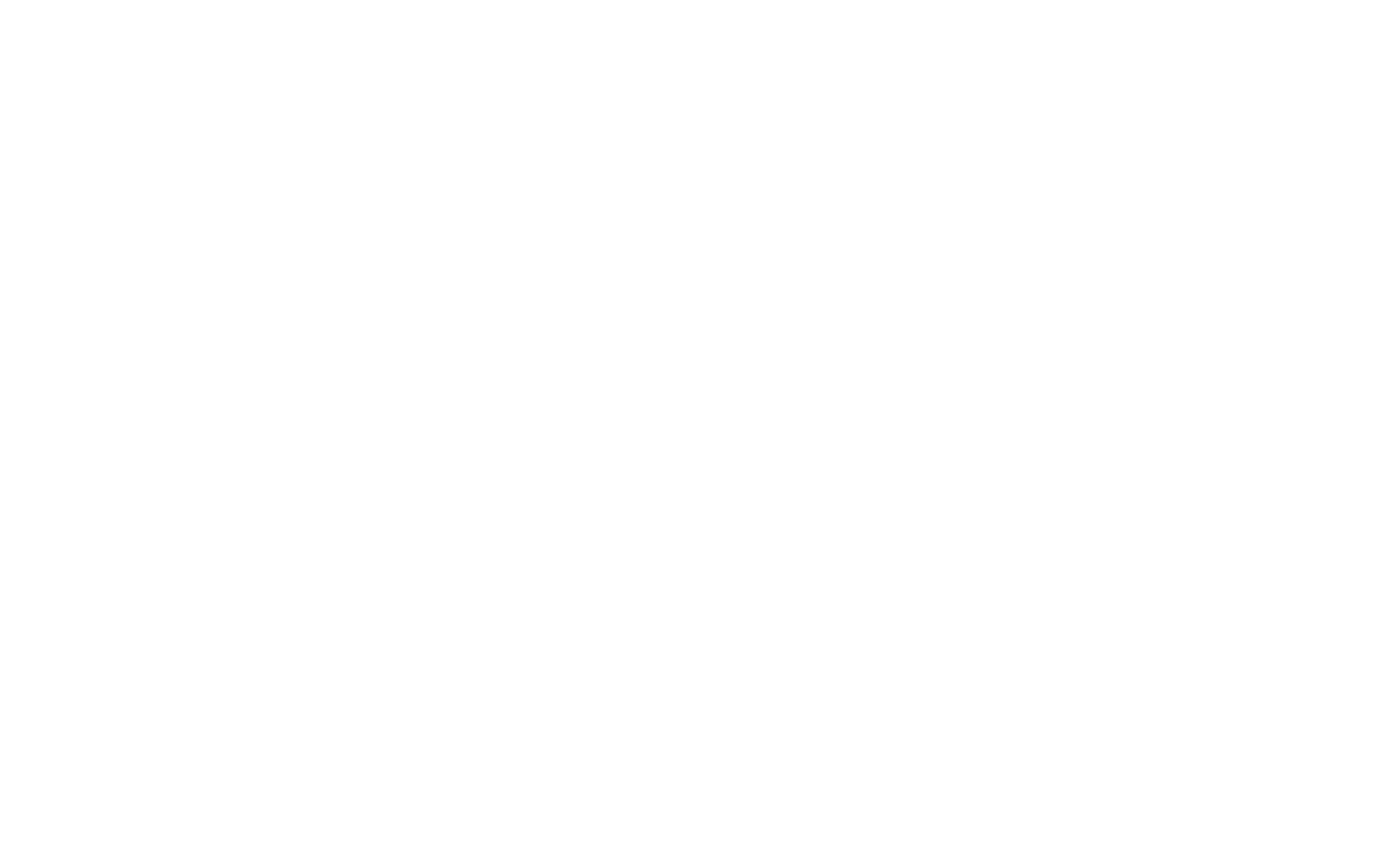# **M/s. Bavla Eco Project Ltd., Bavla, Ahmedabad**

| Capacity<br>in (MLD) | <b>Designed Inlet Quality</b> |                                  | <b>Final Effluent Quality</b><br>Stds. Or ZLD<br><b>Conditions</b> |                       | Date of<br><b>Monitoring</b> | <b>Waste Water</b><br>treated in<br><b>CETP (MLD)</b> | <b>Waste Water</b><br>bypassed<br>untreated in<br>the area, if<br>any (MLD) | <b>Observed Inlet Quality</b> |                          | <b>Observed Final Effluent</b><br>Quality |                       | <b>Status of</b><br>Online<br><b>CEQMS</b> | <b>Status of</b><br><b>Hazardous Waste</b><br>Storage /<br><b>Disposal</b> |
|----------------------|-------------------------------|----------------------------------|--------------------------------------------------------------------|-----------------------|------------------------------|-------------------------------------------------------|-----------------------------------------------------------------------------|-------------------------------|--------------------------|-------------------------------------------|-----------------------|--------------------------------------------|----------------------------------------------------------------------------|
|                      | pH                            | No CETP<br>Inlet                 | pH                                                                 | $6.5 - 8.5$           | Average<br>value of          |                                                       | Nil                                                                         | pH                            | $\overline{\phantom{a}}$ | pH                                        | 7.45                  | $\sim$                                     | Sludge is used as<br>Manure                                                |
|                      | <b>COD</b>                    | norms<br>prescribe<br>d as it is | $\overline{COD}$                                                   | 250 mg/L              | July - 2016                  |                                                       |                                                                             | <b>COD</b>                    |                          | <b>COD</b>                                | 282 mg/L              |                                            |                                                                            |
|                      | <b>BOD</b>                    | a CETP<br>of rice<br>mill        | <b>BOD</b>                                                         | 100 mg/L              |                              |                                                       |                                                                             | <b>BOD</b>                    | $\overline{\phantom{a}}$ | <b>BOD</b>                                | 86 mg/L               |                                            |                                                                            |
|                      | $\overline{\text{ss}}$        | cluster                          | $\overline{\text{ss}}$                                             | 100 mg/L              |                              |                                                       |                                                                             | SS                            |                          | SS                                        | $\overline{144}$ mg/L |                                            |                                                                            |
|                      | $NH3-N$                       |                                  | $NH3-N$                                                            | 50 mg/L               |                              |                                                       |                                                                             | $NH3-N$                       | $\sim$                   | $NH3-N$                                   | 20.16 mg/L            |                                            |                                                                            |
|                      | Phenolic<br>Compounds         |                                  | Phenolic<br>Compounds                                              | Not<br>Applicabl<br>e |                              |                                                       |                                                                             | Phenolic<br>Compounds         |                          | Phenolic<br>Compounds                     | $0.16$ mg/L           |                                            |                                                                            |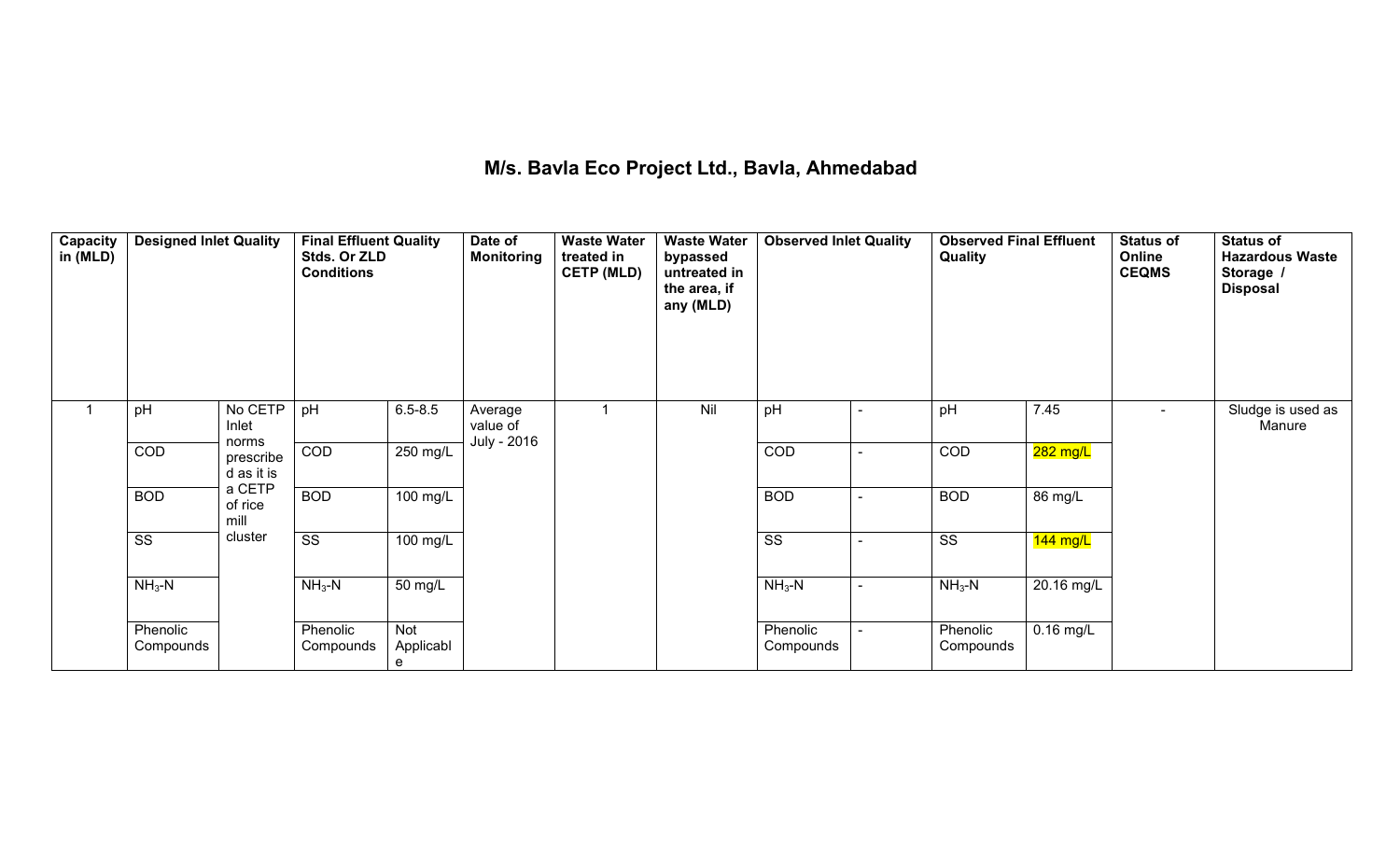|  | M/s. Vinayak Jal Sudhikaran Sahakari Mandali Ltd, Bavla, Ahmedabad |  |  |
|--|--------------------------------------------------------------------|--|--|
|  |                                                                    |  |  |

| <b>Capacity</b><br>in (MLD) | <b>Designed Inlet Quality</b> | <b>Final Effluent Quality</b><br>Stds. Or ZLD<br><b>Conditions</b> | Date of<br><b>Monitoring</b> | <b>Waste Water</b><br>treated in<br><b>CETP (MLD)</b> | <b>Waste Water</b><br>bypassed<br>untreated in<br>the area, if<br>any (MLD) | <b>Observed Inlet Quality</b> | <b>Observed Final Effluent</b><br>Quality | <b>Status of</b><br>Online<br><b>CEQMS</b> | <b>Status of</b><br><b>Hazardous Waste</b><br>Storage /<br><b>Disposal</b> |  |
|-----------------------------|-------------------------------|--------------------------------------------------------------------|------------------------------|-------------------------------------------------------|-----------------------------------------------------------------------------|-------------------------------|-------------------------------------------|--------------------------------------------|----------------------------------------------------------------------------|--|
|                             |                               |                                                                    |                              |                                                       | No sampling in the month of July - 2016                                     |                               |                                           |                                            |                                                                            |  |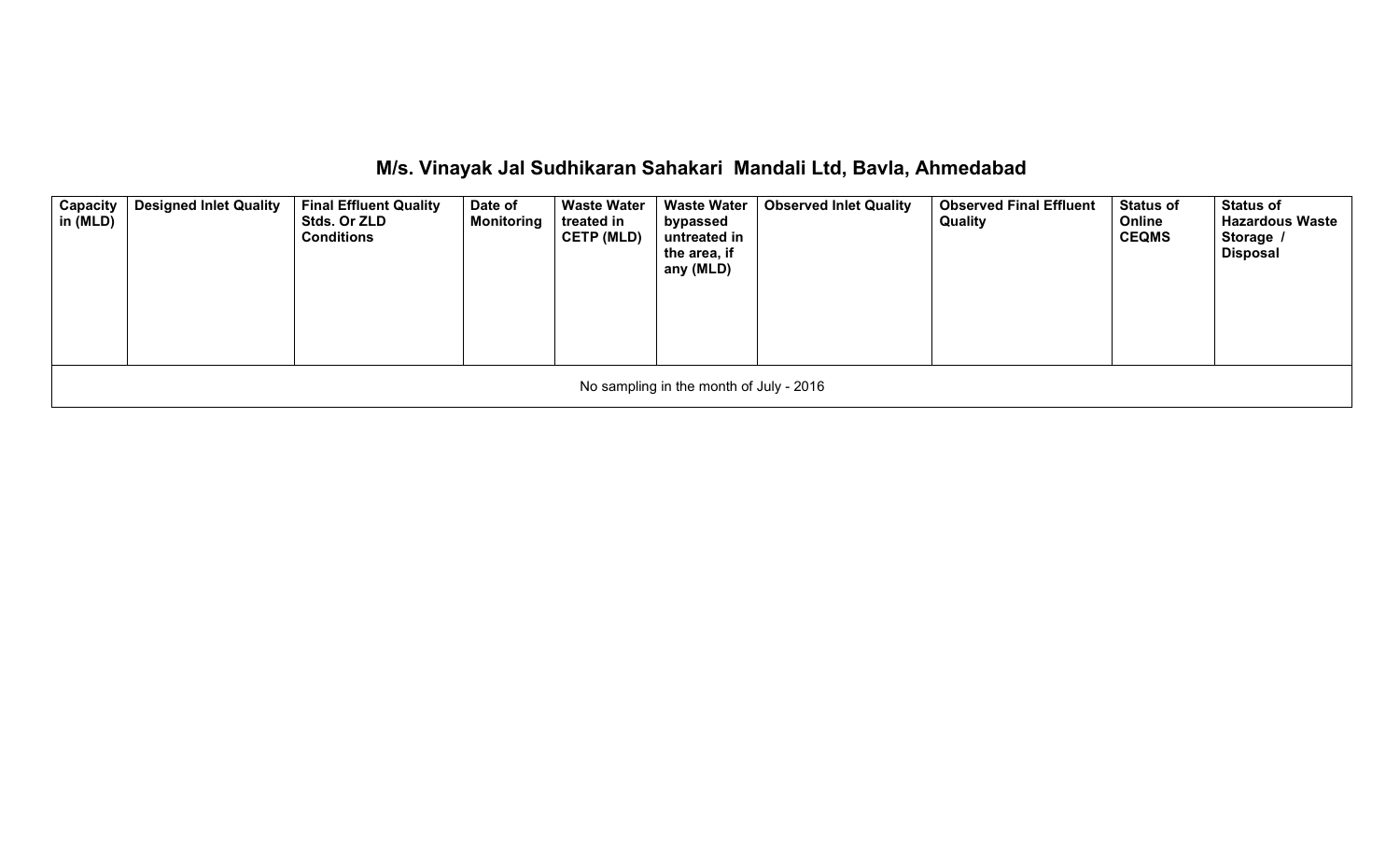### **M/s. Rajkot Electroplating Association, Rajkot**

| Capacity<br>in (MLD) | <b>Designed Inlet Quality</b> | <b>Final Effluent Quality</b><br>Stds. Or ZLD<br><b>Conditions</b> | Date of<br><b>Monitoring</b> | <b>Waste Water</b><br>treated in<br><b>CETP (MLD)</b> | <b>Waste Water</b><br>bypassed<br>untreated in<br>the area, if<br>any (MLD) | <b>Observed Inlet Quality</b> | <b>Observed Final Effluent</b><br>Quality | <b>Status of</b><br>Online<br><b>CEQMS</b> | <b>Status of</b><br><b>Hazardous Waste</b><br>Storage /<br><b>Disposal</b> |  |
|----------------------|-------------------------------|--------------------------------------------------------------------|------------------------------|-------------------------------------------------------|-----------------------------------------------------------------------------|-------------------------------|-------------------------------------------|--------------------------------------------|----------------------------------------------------------------------------|--|
|                      |                               |                                                                    |                              |                                                       | No sampling in the month of July-2016                                       |                               |                                           |                                            |                                                                            |  |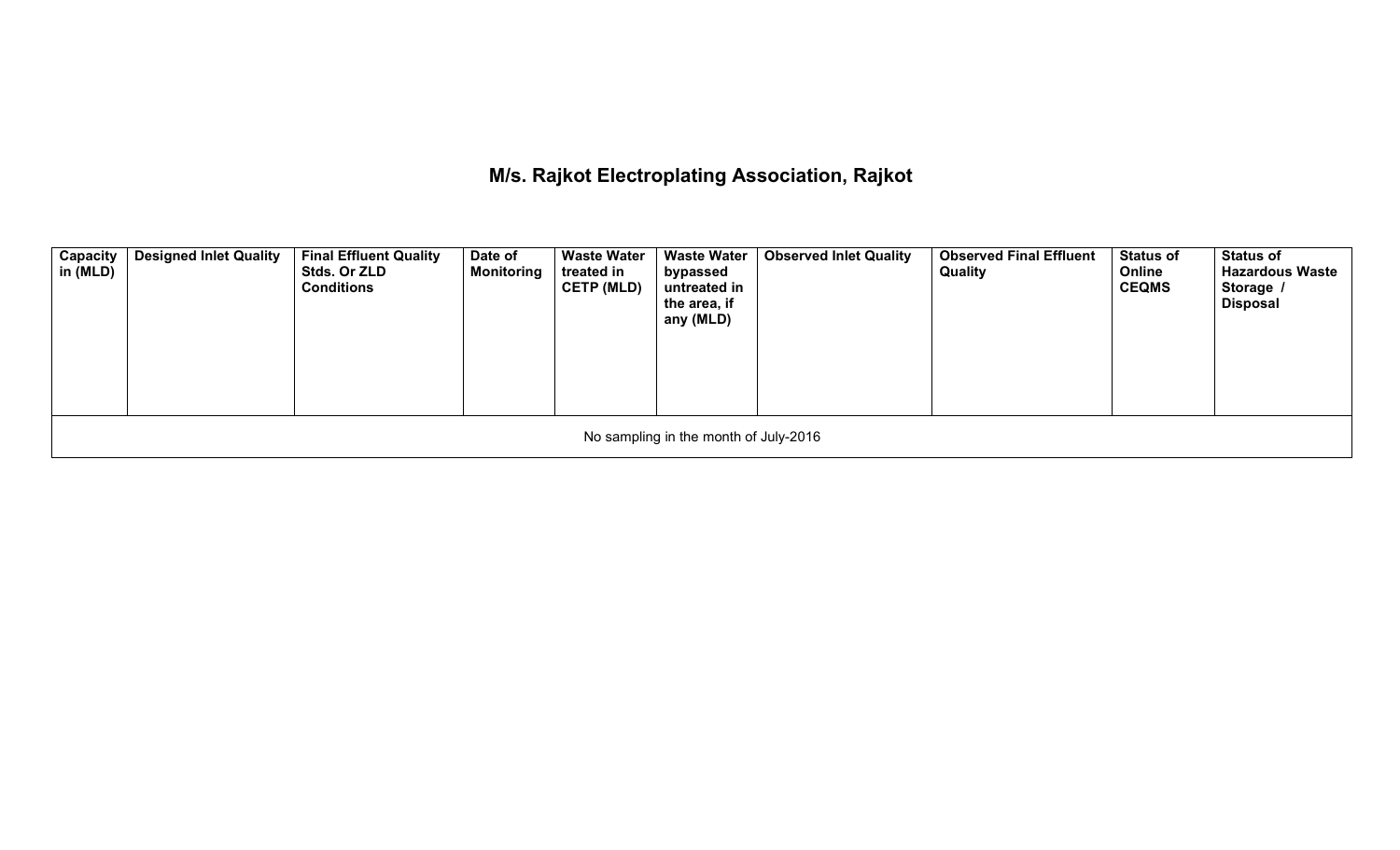**M/s. Jay Khodiyar Enviro -Technologies Pvt. Ltd., Rajkot**

| <b>Capacity</b><br>in (MLD) | <b>Designed Inlet Quality</b> | <b>Final Effluent Quality</b><br><b>Stds. Or ZLD</b><br><b>Conditions</b> | Date of<br><b>Monitoring</b> | <b>Waste Water</b><br>treated in<br><b>CETP (MLD)</b> | <b>Waste Water</b><br>bypassed<br>untreated in<br>the area, if<br>any (MLD) | <b>Observed Inlet Quality</b> | <b>Observed Final Effluent</b><br>Quality | <b>Status of</b><br>Online<br><b>CEQMS</b> | <b>Status of</b><br><b>Hazardous Waste</b><br>Storage /<br>Disposal |  |
|-----------------------------|-------------------------------|---------------------------------------------------------------------------|------------------------------|-------------------------------------------------------|-----------------------------------------------------------------------------|-------------------------------|-------------------------------------------|--------------------------------------------|---------------------------------------------------------------------|--|
|                             |                               |                                                                           |                              |                                                       | No sampling in the month of July-2016                                       |                               |                                           |                                            |                                                                     |  |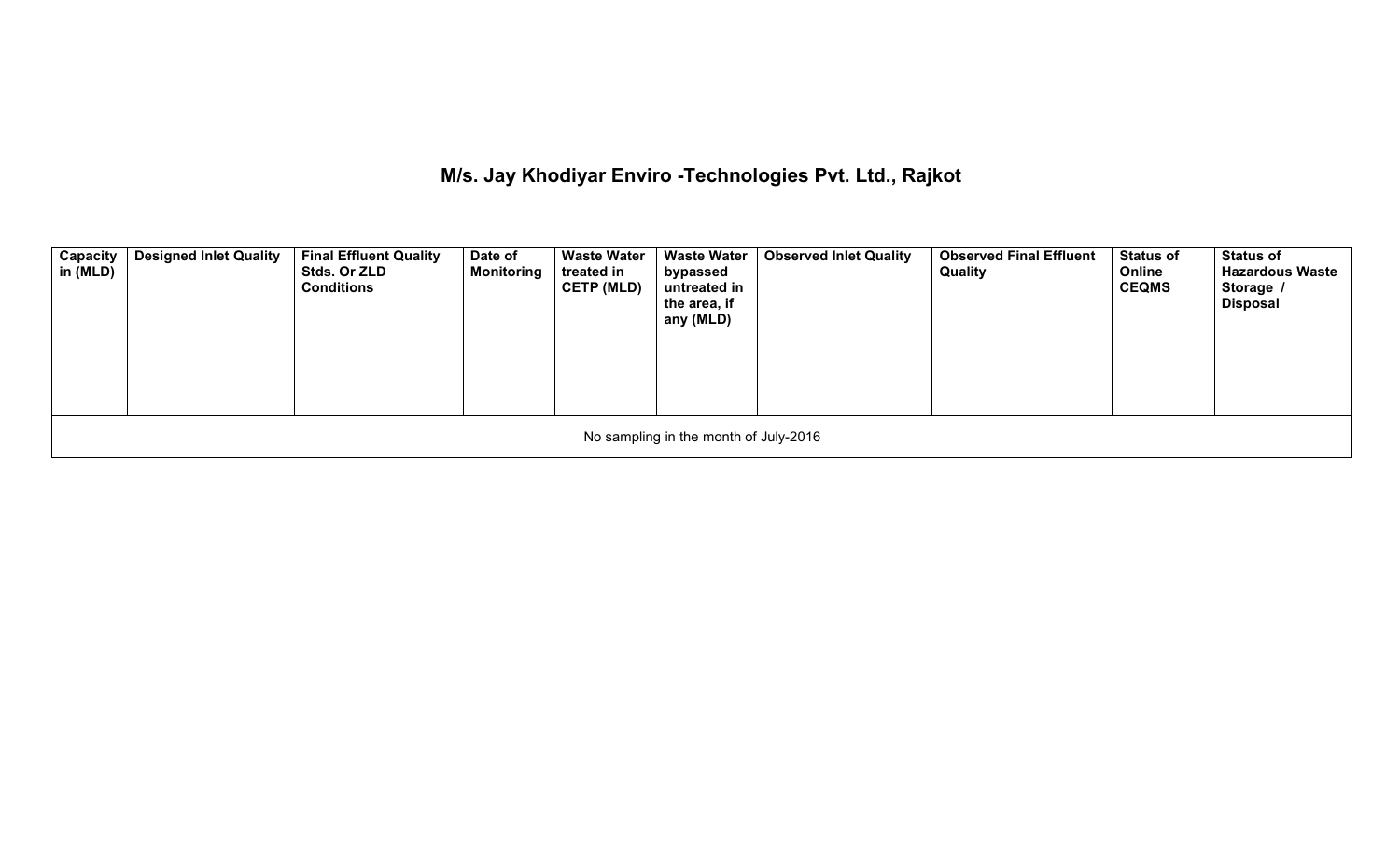### **M/s. Jetpur Dyeing & Printing Association, Jetpur, Rajkot**

| Capacity<br>in (MLD) | <b>Designed Inlet Quality</b> |                 | <b>Final Effluent Quality</b><br>Stds. Or ZLD<br><b>Conditions</b> |            | <b>Waste Water</b><br><b>Waste Water</b><br>Date of<br><b>Monitoring</b><br>treated in<br>bypassed<br><b>CETP (MLD)</b><br>untreated in<br>the area, if<br>any (MLD) |       | <b>Observed Inlet Quality</b> | <b>Observed Final Effluent</b><br>Quality |                          |                        | <b>Status of</b><br>Online<br><b>CEQMS</b> | <b>Status of</b><br><b>Hazardous Waste</b><br>Storage /<br><b>Disposal</b> |                  |
|----------------------|-------------------------------|-----------------|--------------------------------------------------------------------|------------|----------------------------------------------------------------------------------------------------------------------------------------------------------------------|-------|-------------------------------|-------------------------------------------|--------------------------|------------------------|--------------------------------------------|----------------------------------------------------------------------------|------------------|
| 0.025                | pH                            | Not<br>Furnishe | pH                                                                 | 6.5 to 8.5 | Average<br>value of                                                                                                                                                  | 0.007 | Nil                           | pH                                        | 8.05                     | pH                     | 7.68                                       | $\sim$                                                                     | Storage - 25 MT  |
|                      | <b>COD</b>                    |                 | <b>COD</b>                                                         | 250 mg/L   | July - 2016                                                                                                                                                          |       |                               | <b>COD</b>                                | 587.5<br>mg/L            | <b>COD</b>             | 124 mg/L                                   |                                                                            | Disposal - 90 MT |
|                      | <b>BOD</b>                    |                 | <b>BOD</b>                                                         | 30 mg/L    |                                                                                                                                                                      |       |                               | <b>BOD</b>                                | 209 mg/L                 | <b>BOD</b>             | 40 mg/L                                    |                                                                            |                  |
|                      | $\overline{\text{SS}}$        |                 | $\overline{\text{ss}}$                                             | 100 mg/L   |                                                                                                                                                                      |       |                               | $\overline{\text{SS}}$                    | $1190$ mg/L              | $\overline{\text{ss}}$ | 40 mg/L                                    |                                                                            |                  |
|                      | $NH3-N$                       |                 | $NH3-N$                                                            | 50 mg/L    |                                                                                                                                                                      |       |                               | $NH3-N$                                   | 14.84<br>mg/L            | $NH3-N$                | 8.4 mg/L                                   |                                                                            |                  |
|                      | Phenolic<br>Compounds         |                 | Phenolic<br>Compounds                                              | 1 $mg/L$   |                                                                                                                                                                      |       |                               | Phenolic<br>Compounds                     | $\overline{\phantom{a}}$ | Phenolic<br>Compounds  | $\overline{\phantom{a}}$                   |                                                                            |                  |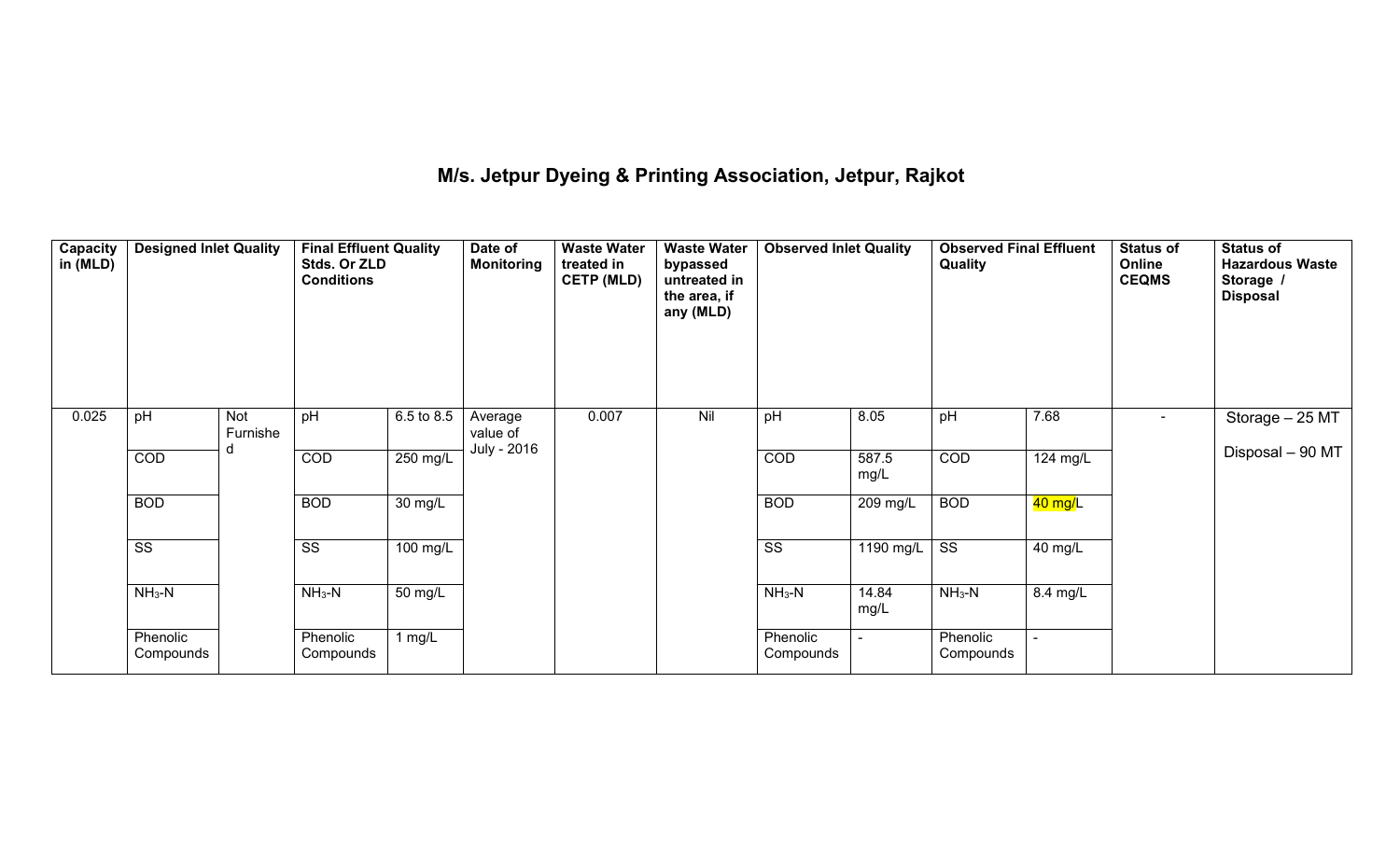| Capacity<br>in (MLD) | <b>Designed Inlet Quality</b> |                 | <b>Final Effluent Quality</b><br>Stds. Or ZLD<br><b>Conditions</b> |            | Date of<br><b>Monitoring</b> | <b>Waste Water</b><br>treated in<br><b>CETP (MLD)</b> | <b>Waste Water</b><br><b>Observed Inlet Quality</b><br>bypassed<br>untreated in<br>the area, if<br>any (MLD) |                        |                          | <b>Observed Final Effluent</b><br>Quality |            | <b>Status of</b><br>Online<br><b>CEQMS</b> | <b>Status of</b><br><b>Hazardous Waste</b><br>Storage /<br><b>Disposal</b> |
|----------------------|-------------------------------|-----------------|--------------------------------------------------------------------|------------|------------------------------|-------------------------------------------------------|--------------------------------------------------------------------------------------------------------------|------------------------|--------------------------|-------------------------------------------|------------|--------------------------------------------|----------------------------------------------------------------------------|
| 0.025                | pH                            | Not<br>Furnishe | pH                                                                 | 6.5 to 8.5 | Average<br>value of          | 0.007                                                 | Nil                                                                                                          | pH                     | $\overline{\phantom{a}}$ | pH                                        | 7.52       | $\sim$                                     | Storage - 15 MT                                                            |
|                      | COD                           | d               | $\overline{COD}$                                                   | 250 mg/L   | July - 2016                  |                                                       |                                                                                                              | COD                    | $\sim$                   | COD                                       | $775$ mg/L |                                            |                                                                            |
|                      | <b>BOD</b>                    |                 | <b>BOD</b>                                                         | 30 mg/L    |                              |                                                       |                                                                                                              | <b>BOD</b>             | $\sim$                   | <b>BOD</b>                                | 290 mg/L   |                                            |                                                                            |
|                      | $\overline{\text{SS}}$        |                 | $\overline{\text{ss}}$                                             | 100 mg/L   |                              |                                                       |                                                                                                              | $\overline{\text{ss}}$ | $\sim$                   | $\overline{\text{SS}}$                    | $120$ mg/L |                                            |                                                                            |
|                      | $NH3-N$                       |                 | $NH3-N$                                                            | 50 mg/L    |                              |                                                       |                                                                                                              | $NH3-N$                | $\sim$                   | $NH3-N$                                   | 16.8 mg/L  |                                            |                                                                            |
|                      | Phenolic<br>Compounds         |                 | Phenolic<br>Compounds                                              | 1 $mg/L$   |                              |                                                       |                                                                                                              | Phenolic<br>Compounds  | $\sim$                   | Phenolic<br>Compounds                     |            |                                            |                                                                            |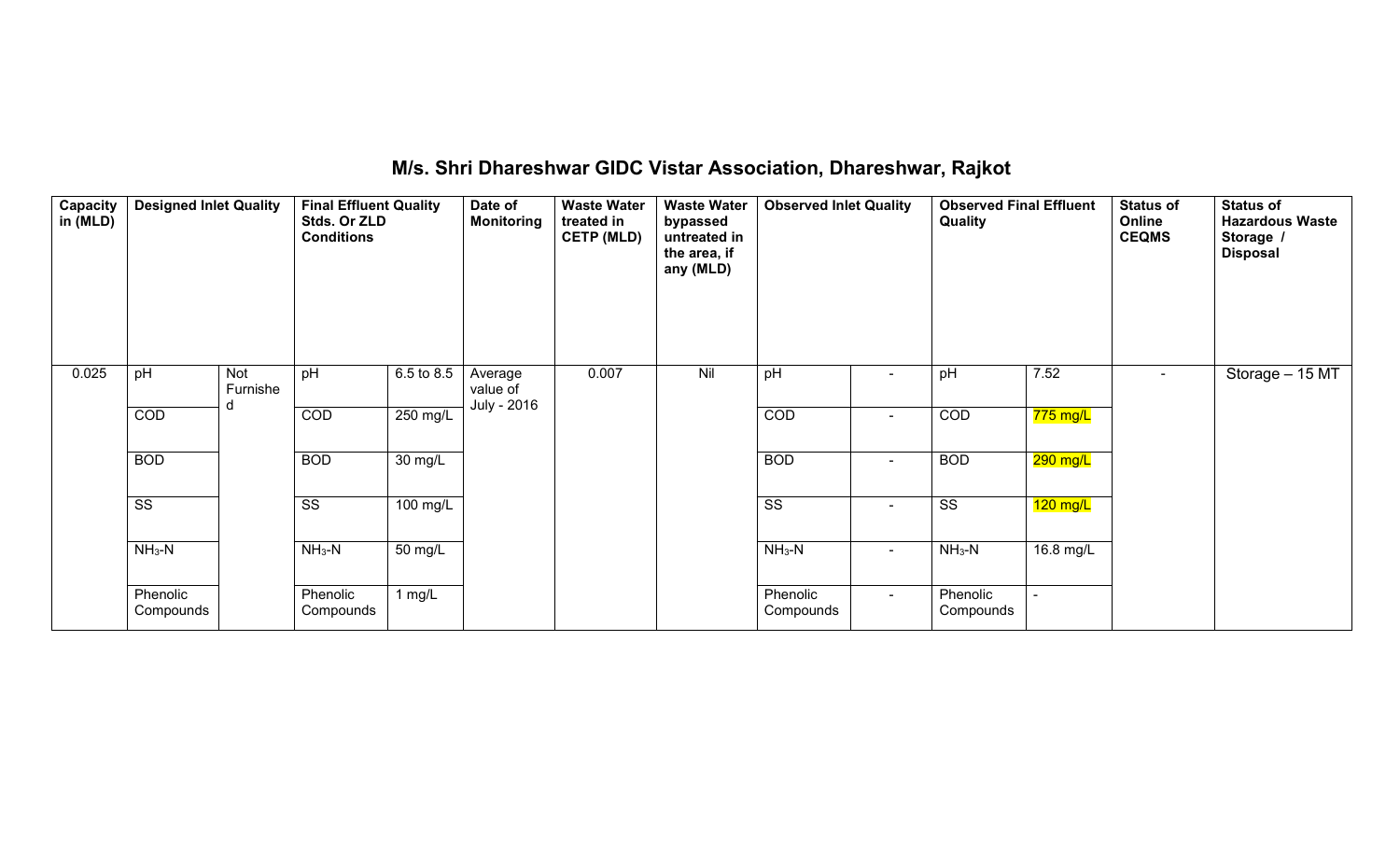### **M/s. Bhatgam Washing Ghat Suddhikaran Yojana Pvt. Ltd., Bhatgam, Rajkot**

| <b>Capacity</b><br>in (MLD) | <b>Designed Inlet Quality</b> |  | <b>Final Effluent Quality</b><br>Stds. Or ZLD<br><b>Conditions</b> |            | Date of<br><b>Monitoring</b> | <b>Waste Water</b><br>treated in<br><b>CETP (MLD)</b> | <b>Waste Water</b><br>bypassed<br>untreated in<br>the area, if<br>any (MLD) | <b>Observed Inlet Quality</b> |               | <b>Observed Final Effluent</b><br>Quality |                          | <b>Status of</b><br>Online<br><b>CEQMS</b> | <b>Status of</b><br><b>Hazardous Waste</b><br>Storage /<br><b>Disposal</b> |
|-----------------------------|-------------------------------|--|--------------------------------------------------------------------|------------|------------------------------|-------------------------------------------------------|-----------------------------------------------------------------------------|-------------------------------|---------------|-------------------------------------------|--------------------------|--------------------------------------------|----------------------------------------------------------------------------|
| 30                          | pH                            |  | pH                                                                 | 6.5 to 8.5 | Average<br>value of          | 6                                                     | Nil                                                                         | pH                            | 11.28         | pH                                        | 8.88                     | $\overline{\phantom{a}}$                   | Disposal : 260 MT                                                          |
|                             | COD                           |  | COD                                                                | 100 mg/L   | July - 2016                  |                                                       |                                                                             | COD                           | 818 mg/L      | COD                                       | <mark>253.5 mg/L</mark>  |                                            |                                                                            |
|                             | <b>BOD</b>                    |  | <b>BOD</b>                                                         | 30 mg/L    |                              |                                                       |                                                                             | <b>BOD</b>                    | 288.5<br>mg/L | <b>BOD</b>                                | 85 mg/L                  |                                            |                                                                            |
|                             | $\overline{\text{SS}}$        |  | $\overline{\text{ss}}$                                             | 100 mg/L   |                              |                                                       |                                                                             | $\overline{\text{ss}}$        | 575 mg/L      | $\overline{\text{SS}}$                    | 2340 mg/L                |                                            |                                                                            |
|                             | $NH3-N$                       |  | $NH3-N$                                                            | 50 mg/L    |                              |                                                       |                                                                             | $NH3-N$                       | 5.6 mg/L      | $NH3-N$                                   | 3.64 mg/L                |                                            |                                                                            |
|                             | Phenolic<br>Compounds         |  | Phenolic<br>Compounds                                              | 1 $mg/L$   |                              |                                                       |                                                                             | Phenolic<br>Compounds         | $\sim$        | Phenolic<br>Compounds                     | $\overline{\phantom{0}}$ |                                            |                                                                            |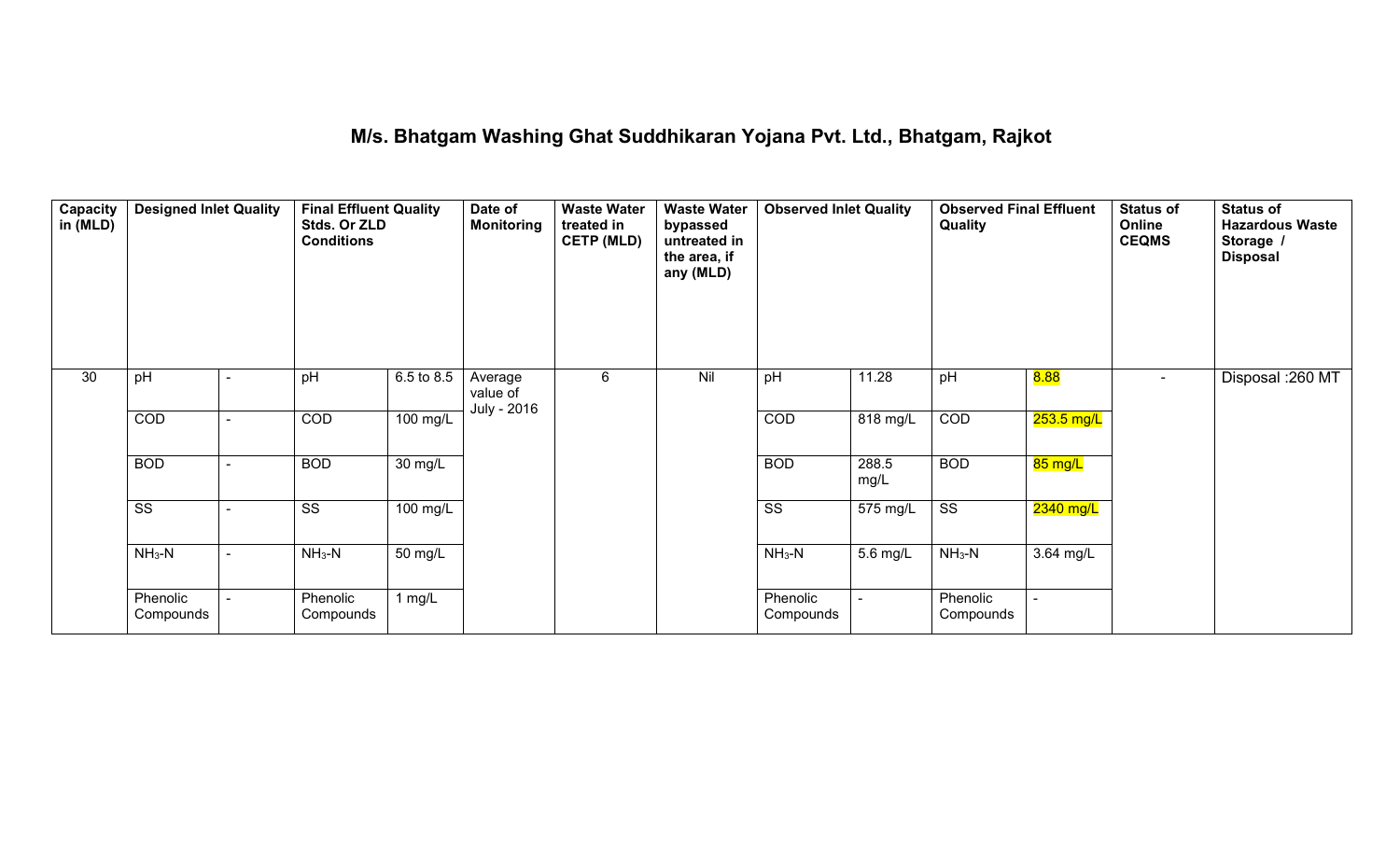# **M/s. Veraval Industries Association, Veraval, Junagadh**

| Capacity<br>in (MLD) | Designed Inlet Quality | <b>Final Effluent Quality</b><br><b>Stds. Or ZLD</b><br><b>Conditions</b> | Date of<br><b>Monitoring</b> | <b>Waste Water</b><br>treated in<br><b>CETP (MLD)</b> | Waste Water<br>bypassed<br>untreated in<br>the area, if<br>any (MLD) | <b>Observed Inlet Quality</b> | <b>Observed Final Effluent</b><br><b>Quality</b> | <b>Status of</b><br>Online<br><b>CEQMS</b> | <b>Status of</b><br><b>Hazardous Waste</b><br>Storage /<br><b>Disposal</b> |  |
|----------------------|------------------------|---------------------------------------------------------------------------|------------------------------|-------------------------------------------------------|----------------------------------------------------------------------|-------------------------------|--------------------------------------------------|--------------------------------------------|----------------------------------------------------------------------------|--|
|                      |                        |                                                                           |                              |                                                       | No sampling in the month of July-2016                                |                               |                                                  |                                            |                                                                            |  |